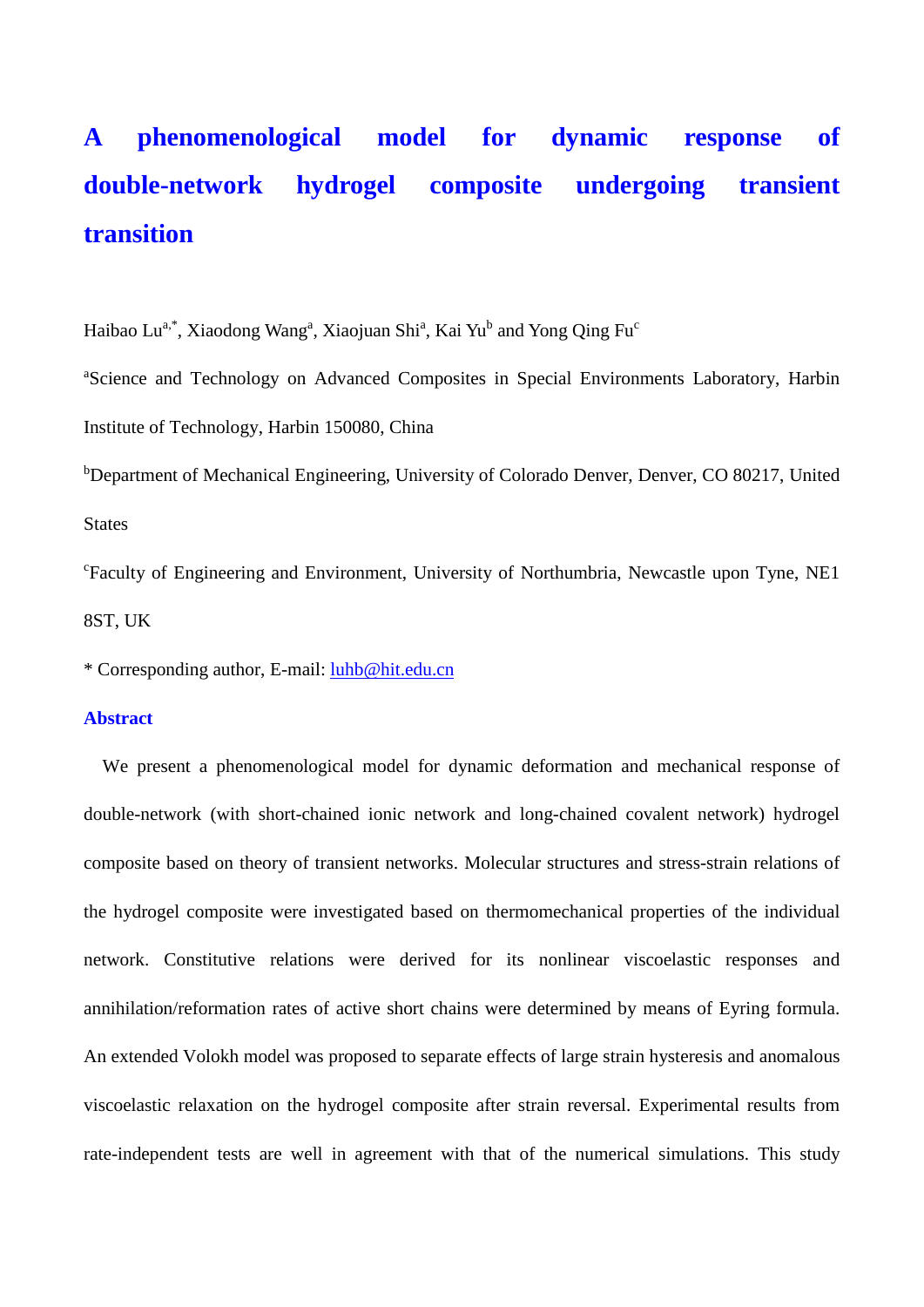provides a fundamental simulation tool for modelling and predicting mechanics and mechanisms of viscoelastic response and mechanical responses in double-network hydrogel composite.

**Keywords:** hydrogel; composite; transient network; constitutive relation

#### **1. Introduction**

Hydrogels are the embodiment of "soft matter" as they combine the chemomechanical complexity and rheological flexibility [1-3], of which enable them a large entropy change in response to the external stimuli, similar with dielectric elastomer [4,5] and shape memory polymer [6-12].

Hydrogels are a unique class of soft polymeric materials which exhibit nonlinear mechanical responses to external loading with superior stretchability [13]. They have been widely investigated for numerous engineering applications in biomedicine, sensors, actuators due to their excellent properties including large amount of water absorption, high elastic strain, low weight and biocompatibility [14]. Gong and co-workers proposed and synthesized double-network hydrogel composites with both high stiffness and strength compared to those of the conventional single-network hydrogel [15-18]. The double-network hydrogel composites are combined with an ionic network with short chains and a covalent network with long chains [19]. When they are stretched, the ionic network ruptures, thus resulting in a great deal of energy dissipated (a large stress-strain hysteresis) and hydrogels are therefore toughened [20,21]. Whereas during unloading after stretching, the elastic long chains make the hydrogels return back to its initial state owing to the configurational entropy, thus realizing the large stretchability of hydrogels, this process is vividly shown in figure 1(a). In the double-network, the ionic links are adaptive and the rates of annihilation and reformation follow the Eyring formula [22]. For a double network hydrogel composite, it is well-documented that configurational entropy can be neglected and the breakage of the ionic links is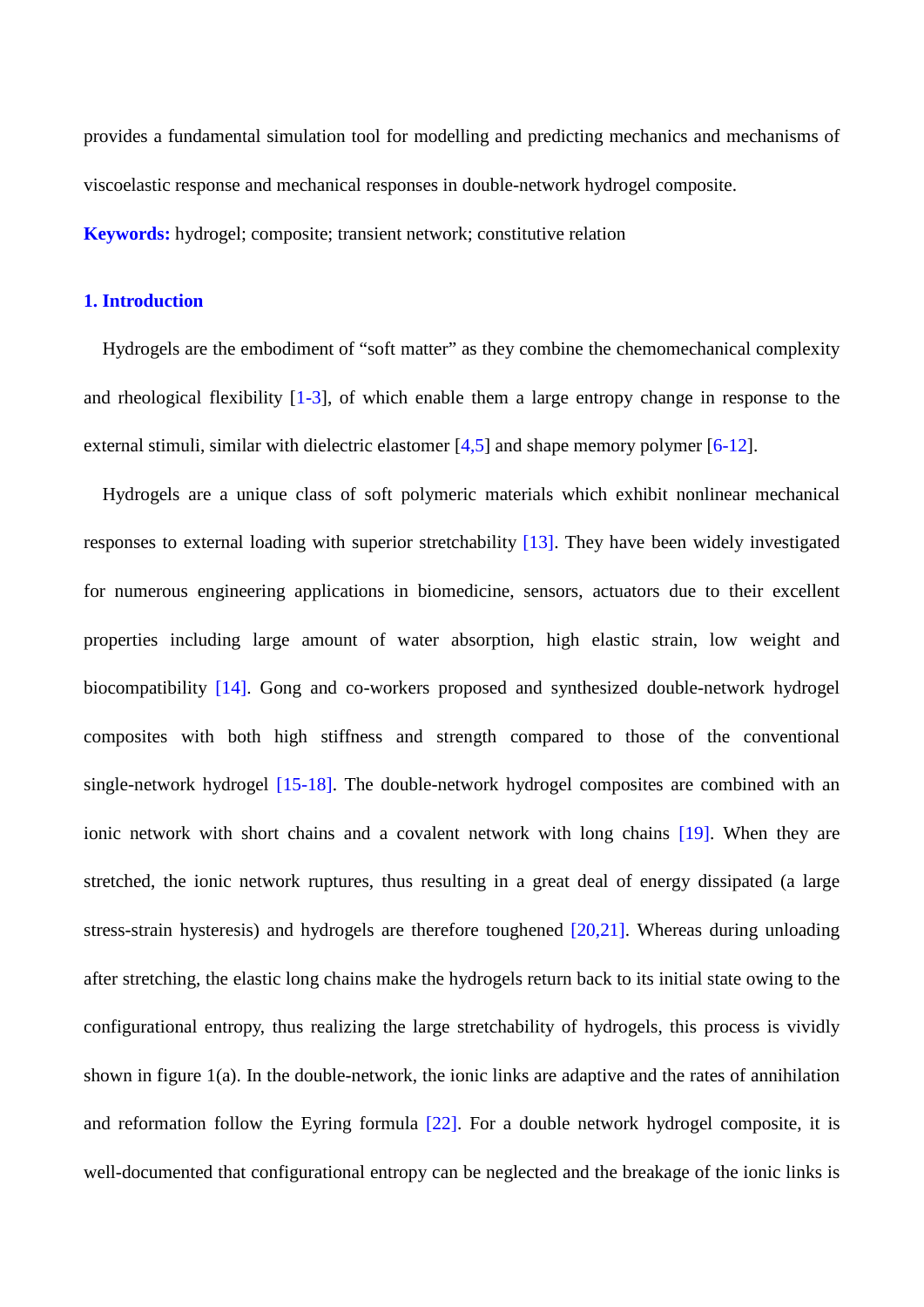sensitive to strain-rate during the loading process [23,24]. However, the mechanical response is not sensitive to the strain-rate because there is no breakage of the adaptive links during the unloading process. Furthermore, the ionic crosslinks without breakage are in process of the elastic stretching [25], this process is displayed in figure 1(b).

In this study, a phenomenological model was proposed to study the synergistic effect of ionic network and covalent network on the dynamic mechanical responses of the double-network hydrogel composites based on the theory of transient networks. The molecular structures and stress-strain relations of the double-network hydrogel composites were investigated based on the thermomechanical properties of the individual networks. The nonlinear viscoelastic and mechanical responses of the ionic network was initially modeled based on the theory of transient networks. An extended volokh model was then proposed to separate the effects of large strain hysteresis and anomalous viscoelastic relaxation on the covalent network. Finally, phenomenologically constitutive relations were established to explore the working mechanism and predict the mechanical behavior of the double-network hydrogel composites.

#### **2. Modelling for ionic network**

According to the theory of transient network, the viscoelastic ionic network can be treated as a transient network made from short chains and adaptive links [26]. All the short chains are repeatedly connected via the same adaptive links [27-29]. It is assumed that the short chains of ionic networks lead to annihilation even at a small tensile strain. Therefore, the mechanical response of the ionic network is viscoelastic.

We use the function  $\Lambda(t, l)$ r to represent the number of adaptive links with respect to the unit vector *l*  $\overline{l}$  (per unit mass) existed at time *t*. The quantity of breakage  $\overline{\Gamma}(t, l)$ u within a constant interval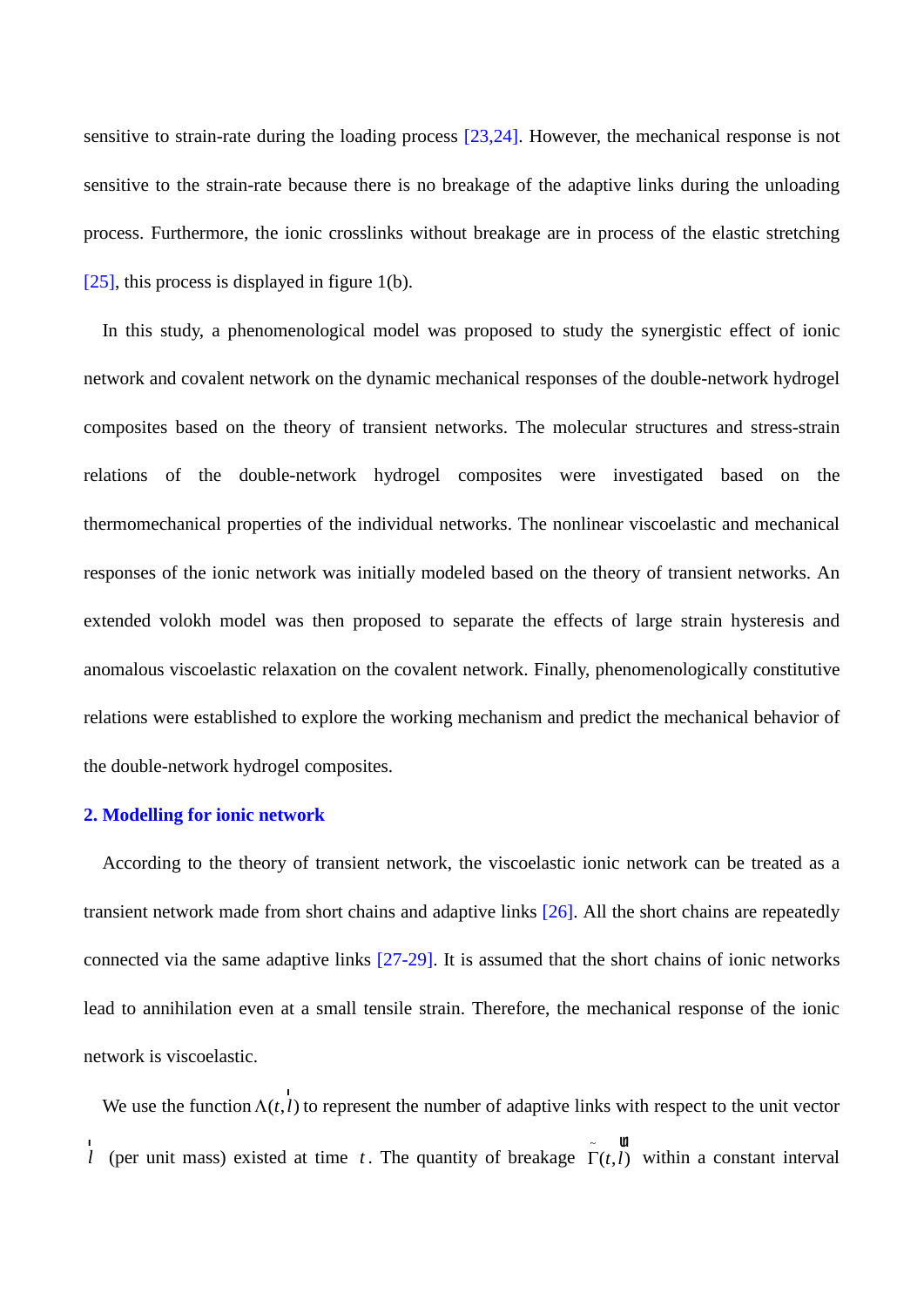time equals to,

$$
\tilde{\Gamma}(t,l) = -\frac{\partial \Lambda}{\partial t}(t,l)
$$
\n(1)

Here, the constant  $\chi(l)$ w represents the proportion of permanent links in the ionic network, i.e.:

$$
\tilde{\Lambda}(l) = \Lambda(0,l) \tag{2}
$$

where  $\Lambda(0, l)$ ur is the number of links (peer unit mass) at  $t=0$  with respect to the stretching direction *l* r . Therefore, the adaptive links exist at time *t* can be expressed by:

$$
\Lambda(t,l) = \chi(l)\tilde{\Lambda}(l) + Z(t,l)
$$
\n(3)

where  $Z(t, l)$ r represents the content of the remaining adaptive links at *t* . The rate of breakage is a function of adaptive links, i.e.:

$$
\Gamma(t,l) = \frac{\tilde{\Gamma}(t,l)}{Z(t,l)} = b
$$
\n(4)

where *b* is the breakage rate of the ionic network. Different from the covalent network, the breakage rate of the ionic network is much larger and more sensitive to the tensile rate [21,25]. Here, we can get the differential of  $Z(t, l)$ r by combining equations (1), (3) and (4),

$$
\frac{\partial Z}{\partial t}(t,l) = -b \cdot Z(t,l) \tag{5}
$$

At  $t=0$ , the initial condition is  $Z(0,l) = \tilde{\Lambda}(l)[(1-\chi(l))]$  $r \sim r$  r , therefore, we can obtain:

$$
Z(t,l) = \tilde{\Lambda}(l)[1 - \chi(l)]\exp(-bt)
$$
 (6)

By substituting the equation (6) into the equation (3), we can obtain:

$$
\Lambda(t,l) = \tilde{\Lambda}(l)\{\chi(l) + [1 - \chi(l)]\exp(-bt)\}\tag{7}
$$

Here, the function  $w(t, l)$ r is introduced to express the average potential energy of each link of the ionic network with respect to the vector *l* r , therefore, we can obtain the potential energy of the ionic network (per unit mass) as: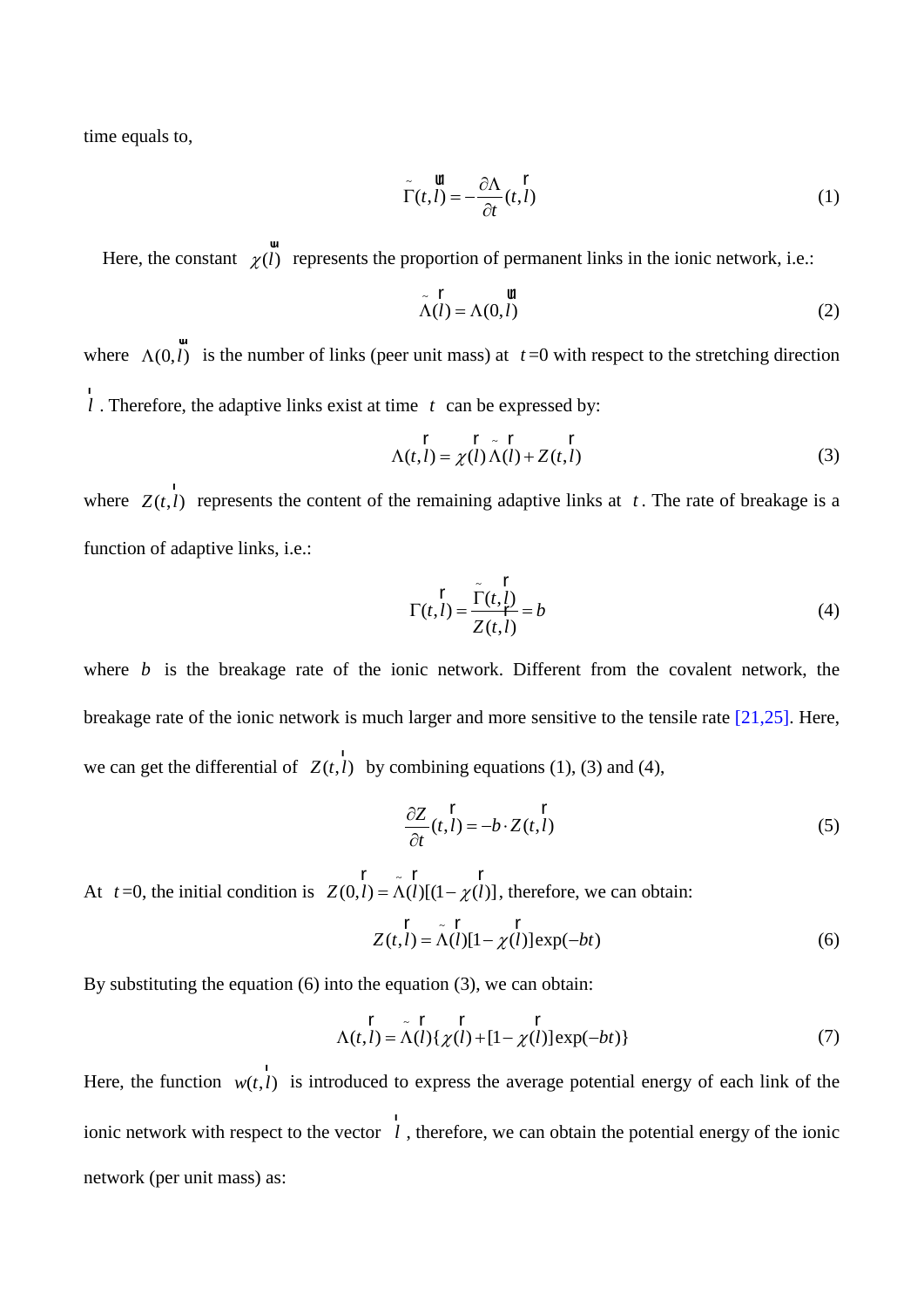$$
W(t) = \int_{S} \Lambda(t, l) w(t, l) f(0, l) dA(l)
$$
\n(8)

where  $f(0, l)$ r denotes the density of the ionic link, *S* is the boundary of a unit sphere with respect to the vector *l* r<br> *l*. As the ionic networks are considered to be isotropic [19], both the functions  $\tilde{\Lambda}(l)$ r and  $\chi$ <sup>(l)</sup> r are independent of the guiding vector, and the density of the adaptive link becomes a constant,

$$
f(0,l) = a \tag{9}
$$

We use spherical angles  $\varphi$  and  $\vartheta$  to locate the vectors in the Cartesian coordinate.  $e_i$ ur is the unit vector. Accordingly, we can obtain:

$$
l = \cos \theta e_1 + \sin \theta (\cos \varphi e_2 + \sin \varphi e_3)
$$
 (10)

$$
dA = \sin \theta d\theta d\varphi. \tag{11}
$$

Here, we can further write the total equations by substituting the equations (7), (9) and (11) into (8),

$$
W(t) = a \int_0^{\pi} \sin \theta d\theta \int_0^{2\pi} [\chi + (1 - \chi) \exp(-bt)] w(t, l) d\varphi
$$
 (12)

The nominal strain of an adaptive link in the form of Cartesian coordinate system frame has the following form [27]:

$$
\varepsilon_{*} = l \cdot \hat{\varepsilon}(t) \cdot l = \varepsilon_{1} \cos^{2} \theta + \sin^{2} \theta (\varepsilon_{2} \cos^{2} \phi + \varepsilon_{3} \sin^{2} \phi)
$$
(13)

where  $\hat{\epsilon}(t)$  denotes the strain tensor, which represents the transition from the initial configuration to the current configuration at *t*.  $\varepsilon$ <sub>*i*</sub> represents the eigenvalues of the tensor  $\hat{\varepsilon}$ .

In the following, we will consider the mechanical energy of a nonlinear elastic spring for the constitutive stress-strain relation of the ionic network in hydrogel, which can be written as:

$$
\mathbf{r} = \mathbf{r} \mathbf{r} + \mathbf{r} \mathbf{r}
$$
  

$$
w(t, l) = w(\varepsilon_*(t, l)) = w(l \cdot \varepsilon \cdot l)
$$
 (14)

Because the strain of ionic network is small, we can assume that the potential energy of the ionic network obeys the power-law stress-strain principle [26]:

$$
\tilde{w}(\varepsilon_*) = \frac{K}{1+k} |\varepsilon_*|^{1+k} \tag{15}
$$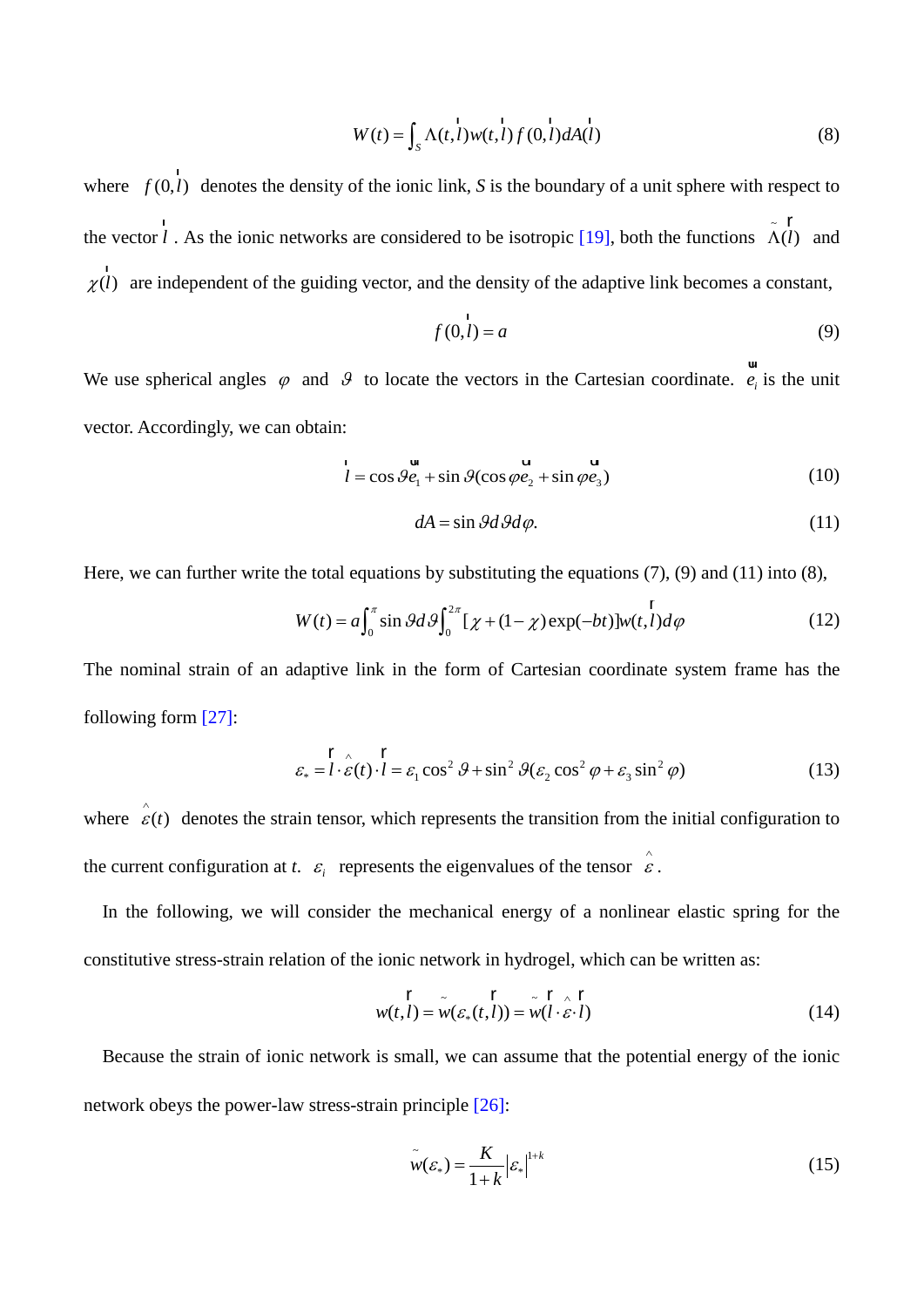where K and k both denote adjustable parameters.

So substituting the equations (13) and (15) into (14), we can obtain the average potential energy of an adaptive link in the ionic network,

$$
w(t,l) = w(l \cdot \hat{\varepsilon} \cdot l) = \frac{K}{1+k} [\varepsilon_1(t) \cos^2 \theta + \sin^2 \theta (\varepsilon_2(t) \cos^2 \phi + \varepsilon_3(t) \sin^2 \phi)]^{1+k}
$$
(16)

Here, we have calculated the average potential energy  $w(t, l)$ ur , so the modified mechanical energy of the viscoelastic ionic network can be rewritten as:

$$
W(t) = a \tilde{\lambda} \int_0^{\pi} \sin \theta d\theta \int_0^{2\pi} [\chi + (1 - \chi) \exp(-bt)] \cdot w(l \cdot \hat{\varepsilon}(t) \cdot l) d\varphi
$$
 (17)

Differentiating equation (17) with respect to time *t*, we obtain the following equation:

$$
\frac{dW}{dt}(t) = a\,\tilde{\lambda}\int_0^{\pi} \sin\theta d\theta \int_0^{2\pi} \{[\chi + (1-\chi)\exp(-bt)] \cdot \frac{\partial \tilde{w}}{\partial \hat{\epsilon}(t)} \frac{\Gamma \wedge \Gamma}{(l \cdot \hat{\epsilon}(t) \cdot l)} d\varphi\} : \frac{d\hat{\epsilon}}{dt}(t)
$$
\n
$$
-ab\,\tilde{\lambda}(1-\chi)\int_0^{\pi} \sin\theta d\theta \int_0^{2\pi} \exp(-bt) \cdot \tilde{w}(l \cdot \hat{\epsilon}(t) \cdot l) d\varphi
$$
\n(18)

Considering the thermodynamic potential of the ionic network without the effect of thermal expansion, we can use the following equation [26],

$$
\frac{dW}{dt} = \frac{1}{\rho}\hat{s} : \frac{d\hat{e}}{dt} - \frac{dQ}{dt}
$$
(19)

where Q denotes the specific dissipation of energy in the ionic network per unit mass and  $\hat{s}$  denotes the deviatoric part of  $\hat{\sigma}$ . The purpose of this article now is to derive constitutive equation for an incompressible medium, this condition implies that the first invariant of the strain tensor  $\hat{\varepsilon}$ vanishes, so  $\hat{\varepsilon}(t) = \hat{\varepsilon}(t)$ .

By combining equations (18) and (19), the deviatoric part of  $\hat{\sigma}$  has the form:

$$
\hat{s}(t) = a\rho \tilde{\lambda} \int_0^{\pi} \sin \theta d\theta \int_0^{2\pi} [\chi + (1 - \chi) \exp(-bt)] \cdot \frac{\partial \tilde{w}}{\partial \hat{\epsilon}(t)} \int_0^{\pi} \hat{\epsilon}(t) \cdot \tilde{t} d\phi
$$
\n(20)

and,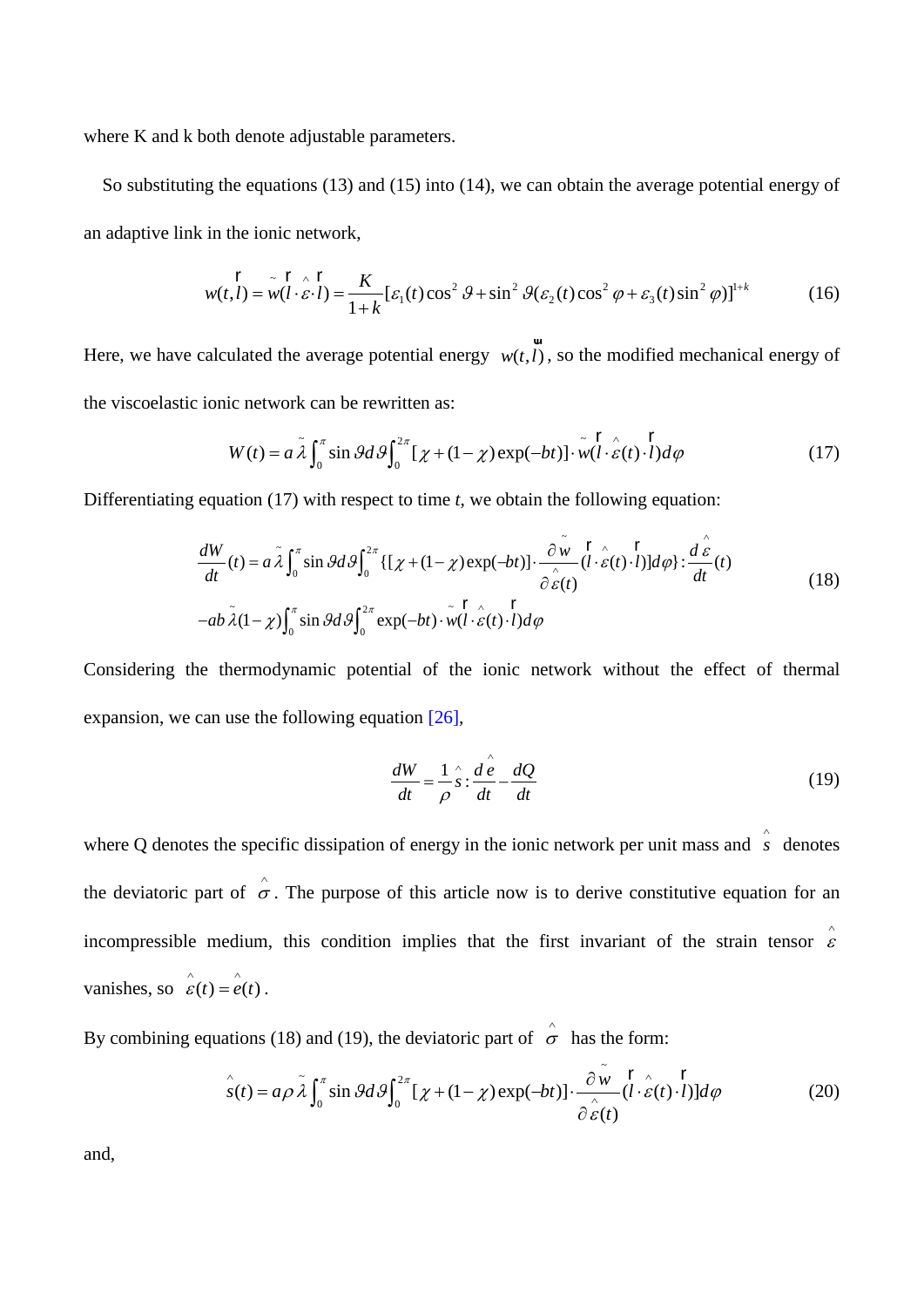$$
\frac{dQ(t)}{dt} = ab \tilde{\lambda}(1-\chi) \int_0^{\pi} \sin \theta d\theta \int_0^{2\pi} \exp(-bt) \cdot \tilde{w}(l \cdot \hat{\varepsilon}(t) \cdot l) d\varphi
$$
\n(21)

#### **3. Modelling for covalent network**

 Volokh model is also introduced here to characterize the mechanical response of covalent network [30-33], which can be described by [30]:

$$
\sigma = 2J^{-1}\mathbf{F}\frac{\partial \psi}{\partial C}\mathbf{F}^T
$$
 (22)

Where  $\psi$  is the strain energy, tensor  $\sigma$  denotes the Cauchy stress tensor and **F** denotes the deformation gradient of the tensor. The strain energy  $\psi$  is a function of *W* (the strain energy of intact material), and their relationship can be written as follows [31]:

$$
\psi(W) = \Phi - \Phi \exp(-W/\Phi) \tag{23}
$$

where function Φ denotes the maximum strain energy of the covalent network without failure in a infinite volume.

 The Mooney-Rivin mode is further applied to model the elastic covalent network in a uniaxial tensile loading  $[25]$ . For the isotropic network,  $I_1$ ,  $I_2$  and  $I_3$  are set as the invariants of the right Cauchy-Green tensor,

$$
I_1 = tr\mathbf{c} = c_{ii} \tag{24}
$$

Accordingly, we can write the strain energy of the intact material as,

$$
W = W(I_1) = \frac{\alpha}{2}(I_1 - 3),\tag{25}
$$

where  $\alpha$  is a constant. Substituting equations (23) and (25) into (22), we can get the final constitutive equation of the covalent network as follows [30],

$$
S = \alpha(\lambda^2 - \lambda^{-1}) \exp \frac{-\alpha(\lambda^2 + 2\lambda^{-1} - 3)}{2\Phi}
$$
 (26)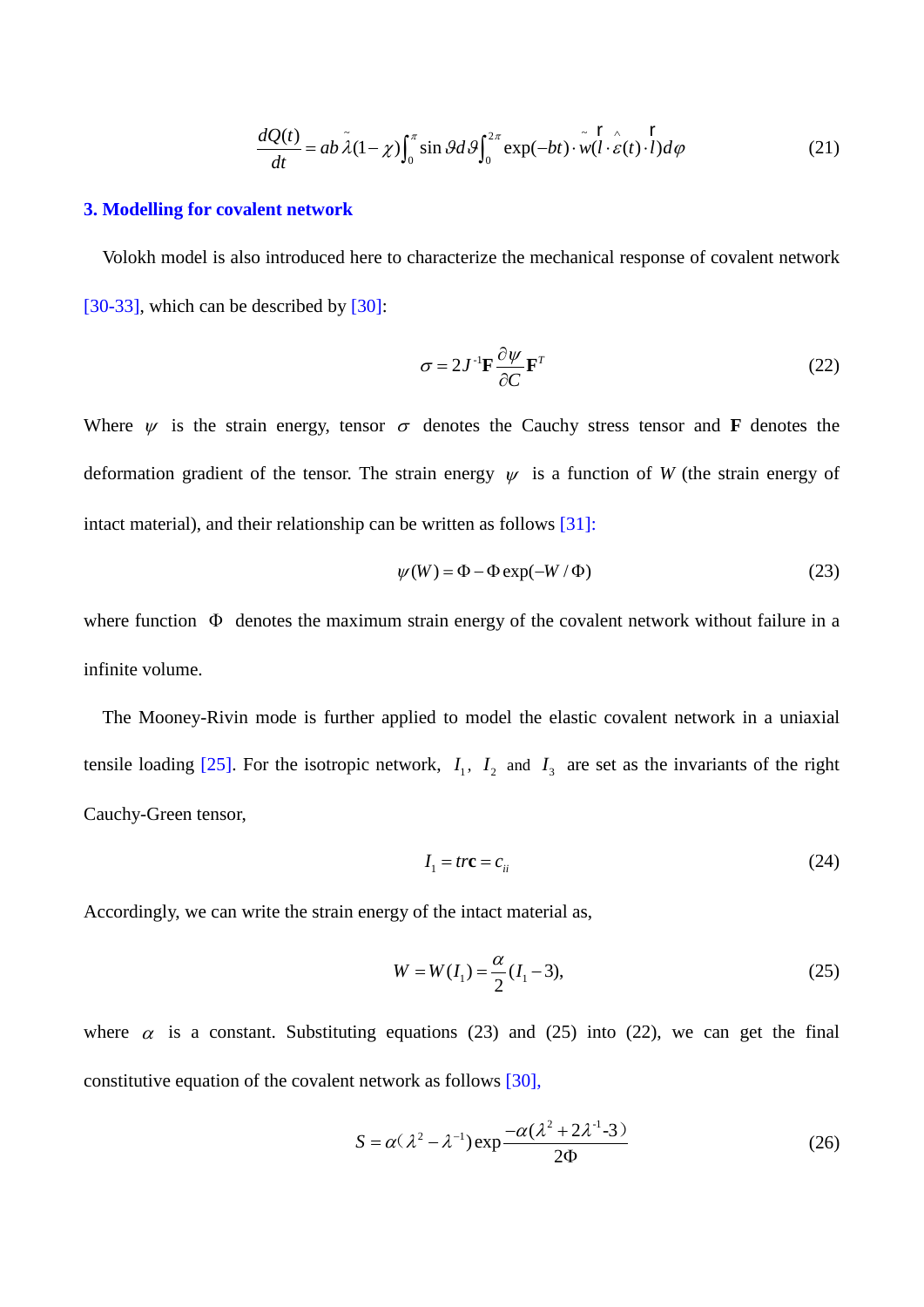Figure 2 shows the stress-strain response of a single-network under a uniaxial loading predicted by the theoretical model according to equation (26), by assuming  $\alpha = 0.67$  and  $\Phi = 18.82$ . A comparison is made between the experimental data obtained from reference [25] and the fitting plots using equation (26). It is found that the model well predicts the stress-strain relation of the single-network hydrogel. The theoretical results are very close to the experimental results [25].

### **4. Simulation and prediction of stress-strain hysteresis of double-network hydrogel composite**

If the hydrogel is assumed incompressible, the strain tensor  $\hat{\epsilon}$  will change according to its deviatoric part  $\hat{e}$ . Therefore, we can write the strain tensor  $\hat{\hat{e}}$  and the deviatoric part of the tensor  $\hat{e}$  as follows [27], and  $s_0(t)$  represents the deviatoric part of  $\hat{s}$  which has the same form:

$$
\mathcal{E}(t) = \mathcal{E}_0(t)e_1e_1 - \frac{1}{2}\mathcal{E}_0(t)(e_2e_2 + e_3e_3)
$$
\n(27)

$$
\hat{s}(t) = s_0(t)e_1e_1 - \frac{1}{2}s_0(t)(e_2e_2 + e_3e_3)
$$
\n(28)

Substituting equation (27) into (16), we can obtain:

$$
\overline{w}(l \cdot \hat{\varepsilon}(t) \cdot l) = \frac{K}{1+k} \left| \varepsilon(t) (\cos^2 \theta - \frac{1}{2} \sin^2 \theta) \right|^{1+k}
$$
(29)

and the corresponding partial derivative equation of  $w(l \cdot \varepsilon(t) \cdot l)$ r r is,

$$
\frac{\partial \tilde{w}}{\partial \varepsilon(t)} \left( \vec{l} \cdot \hat{\varepsilon}(t) \cdot \vec{l} \right) = K \varepsilon(t)^k \left| \cos^2 \theta - \frac{1}{2} \sin^2 \theta \right|^{1+k}
$$
\n(30)

Combing equations (20), (28) and (30), we can obtain the function of  $s_0(t)$  as follows:

$$
s_0(t) = 2\pi a \rho \tilde{\Lambda} K \int_0^{\pi} \sin \vartheta [\chi + (1 - \chi) \exp(-bt)] \varepsilon(t)^k \left| \cos^2 \vartheta - \frac{1}{2} \sin^2 \vartheta \right|^{1+k} d\varphi. \tag{31}
$$

In a uniaxial loading, the stress functions are presented as follows,

$$
\sigma = -p + s_0, \quad \sigma_2 = \sigma_3 = -p - \frac{1}{2} s_0 = 0 \tag{32}
$$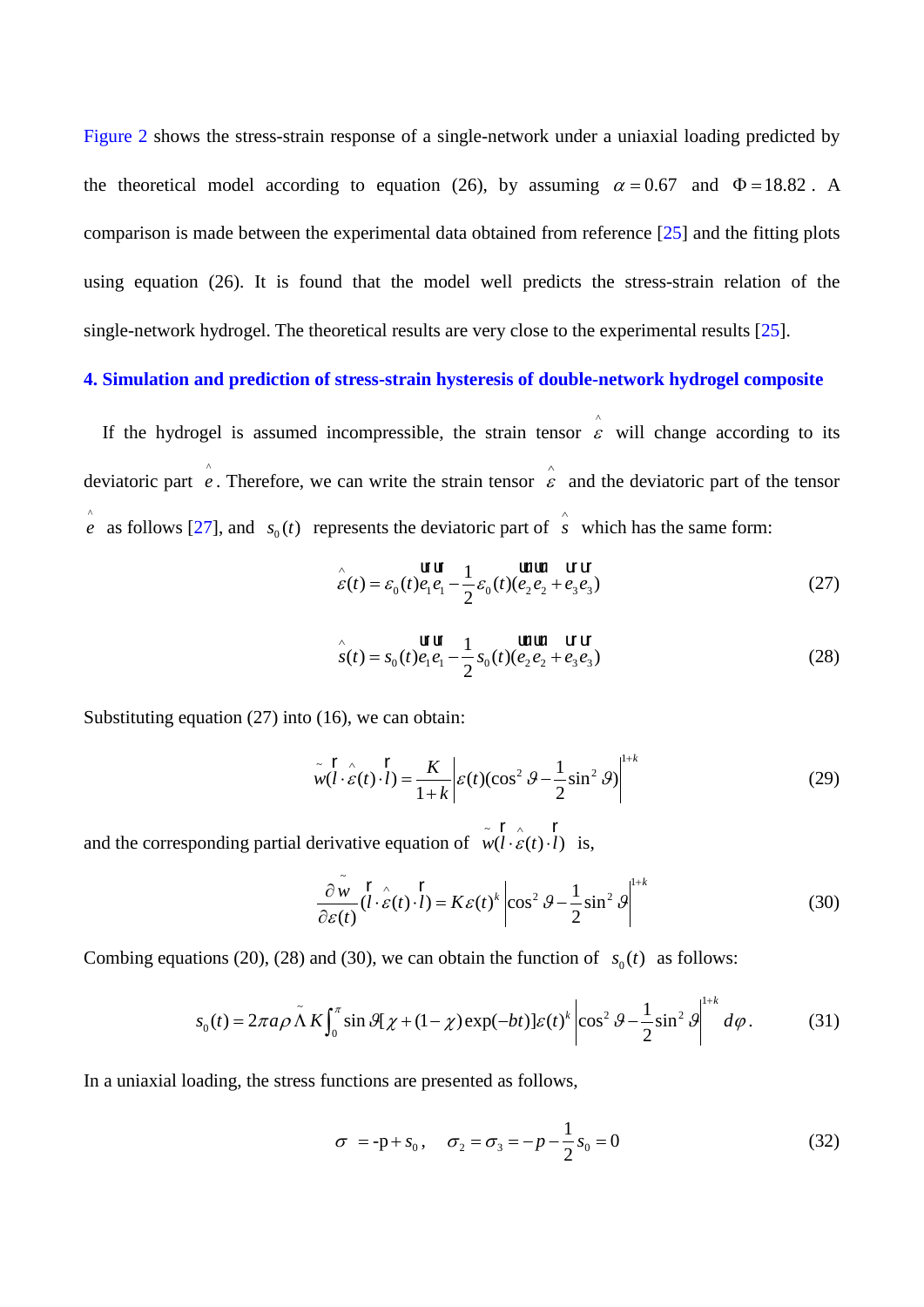where  $\sigma$  represents the external stress in the loading direction,  $\sigma_2$  and  $\sigma_3$  represent the two external stresses which are perpendicular to the  $\sigma$ , and p is the atmospheric pressure.

Therefore, we can obtain the following equation for the stress:

$$
\sigma(t) = \frac{3}{2} s_0(t) = 3\pi a \rho \tilde{\Lambda} K \int_0^{\pi} \sin \vartheta [\chi + (1 - \chi) \exp(-bt)] \varepsilon(t)^k \left| \cos^2 \vartheta - \frac{1}{2} \sin^2 \vartheta \right|^{1+k} d\varphi
$$
 (33)

It is assumed that deformation of the ionic networks has a linear relationship with the deformation of the hydrogels,

$$
\lambda - 1 = \beta \varepsilon \qquad t = (\lambda - 1) / \lambda \tag{34}
$$

where  $\lambda$  denotes the axial stretch (dimensionless strain) of the hydrogels ,  $\varepsilon$  denotes the small strain of the ionic network,  $\lambda$  represents the stretch rate and  $\beta$  is a constant. A constant of *z* is introduced here to simplify the equation (33) as follows:

$$
z = 3\pi a \rho \tilde{\Lambda} K \int_0^{\pi} \sin \theta \Big| \cos^2 \theta - \frac{1}{2} \sin^2 \theta \Big|^{1+k} d\varphi / \beta^k \tag{35}
$$

Substituting equations (34) and (35) into (33), in dimensionless form of strain, the constitutive relation of the stress-stretch of double-network hydrogel composite can be rewritten as:

$$
S = z\{\chi + (1 - \chi)\exp[-b(\lambda - 1)/\lambda]\}(\lambda - 1)^{k}
$$
 (36)

where the stress *S* is the new expression of  $\sigma$  when the strain is in dimensionless form.

To analyze the mechanical response of the ionic networks, the parameters of  $\chi = 0$ ,  $z = 29.69$ and  $k = 1.33$  were determined from the experimental results  $[25]$ . The breakage rates of short ionic chains as a function of strain rate are summarized in Table 1. A comparison between the experiment results [25] and simulation results (derived from equation (36)) is presented in Figure 3(a). It is found that the mechanical response of the double-network is sensitive to the strain rate, and a higher stress is needed to enable the double-network to reach a constant value of stretching extension ratio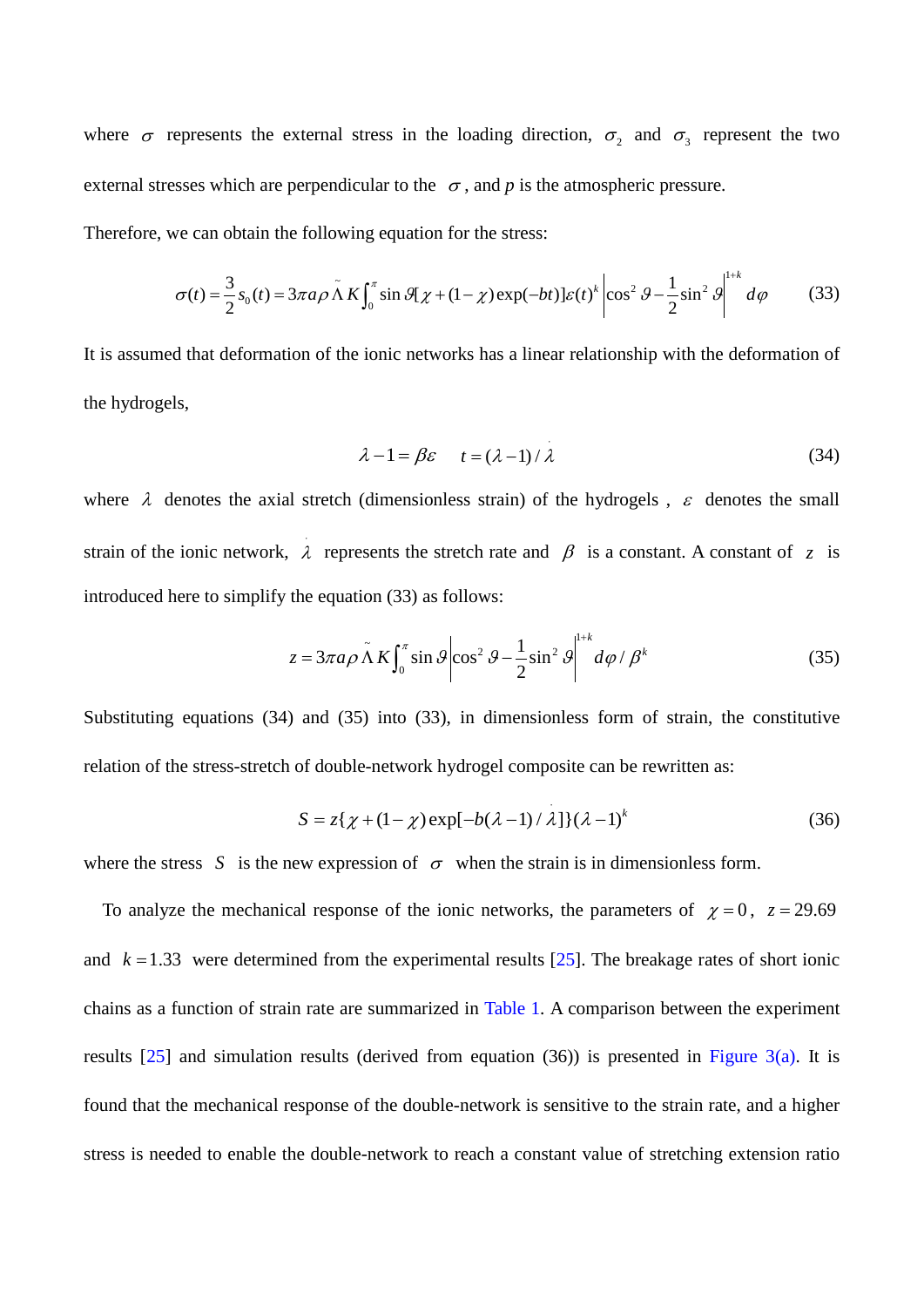with an increased strain rate. A standard deviation of the experimental results from the simulation results is plotted in Figure 3(b). It is found that the deviation of the simulation and experimental results is in a range from -10% to 15%. This indicates that the model is reasonably good to describe the experiment data, and well predicts the constitutive relation and mechanical response of the double-network hydrogel composite.

The effects of strain rate on the constitutive stress-strain relation and mechanical response were further studied. As shown in Figure 4, a higher stress is needed to stretch the network with a higher values of stretching extension ratios (where strain rate is increased from 1/min, 5/min, 10/min to 100/min). These simulation results confirm that the constitutive relation of the stress-strain of the double network hydrogel is sensitive to the strain rate.

The proposed model is further used to analyze the mechanical response of the double-network in the uniaxial unloading process. In the double-network, the ionic links are adaptive and the rate of reformation obeys the Eyring formula [27]. The reformation process obeys the similar rule of the annihilation. Therefore, Equation (36) could be rewritten as,

$$
S = S_0 - m\{\chi + (1 - \chi)\exp[-c \cdot (\lambda - 1)]\} (\lambda - 1)^k
$$
\n(37)

where  $S_0$  denotes the initial stress in the unloading process and the final stress in the loading process, *m* is a given constant to present the number of ionic links and determined by the strain rate, and *c* is also a given constant and is related with the stain parameter.

According to the experiment results, it is obtained that  $\chi = 0$ ,  $c = 0.19$  and  $k = 0.60$  [25]. At a strain rate of 0.4/min, it is found that  $s_0 = 35.4$  and  $m = 33.1$ . At a strain rate of 2.2/min, it is found that  $s_0 = 40.4$  and  $m = 37.48$ . At a strain rate of 8.8/min, it is found that  $s_0 = 43.8$  and  $m = 42.1$ . A comparison between the numerical and experimental results of the stress as a function of the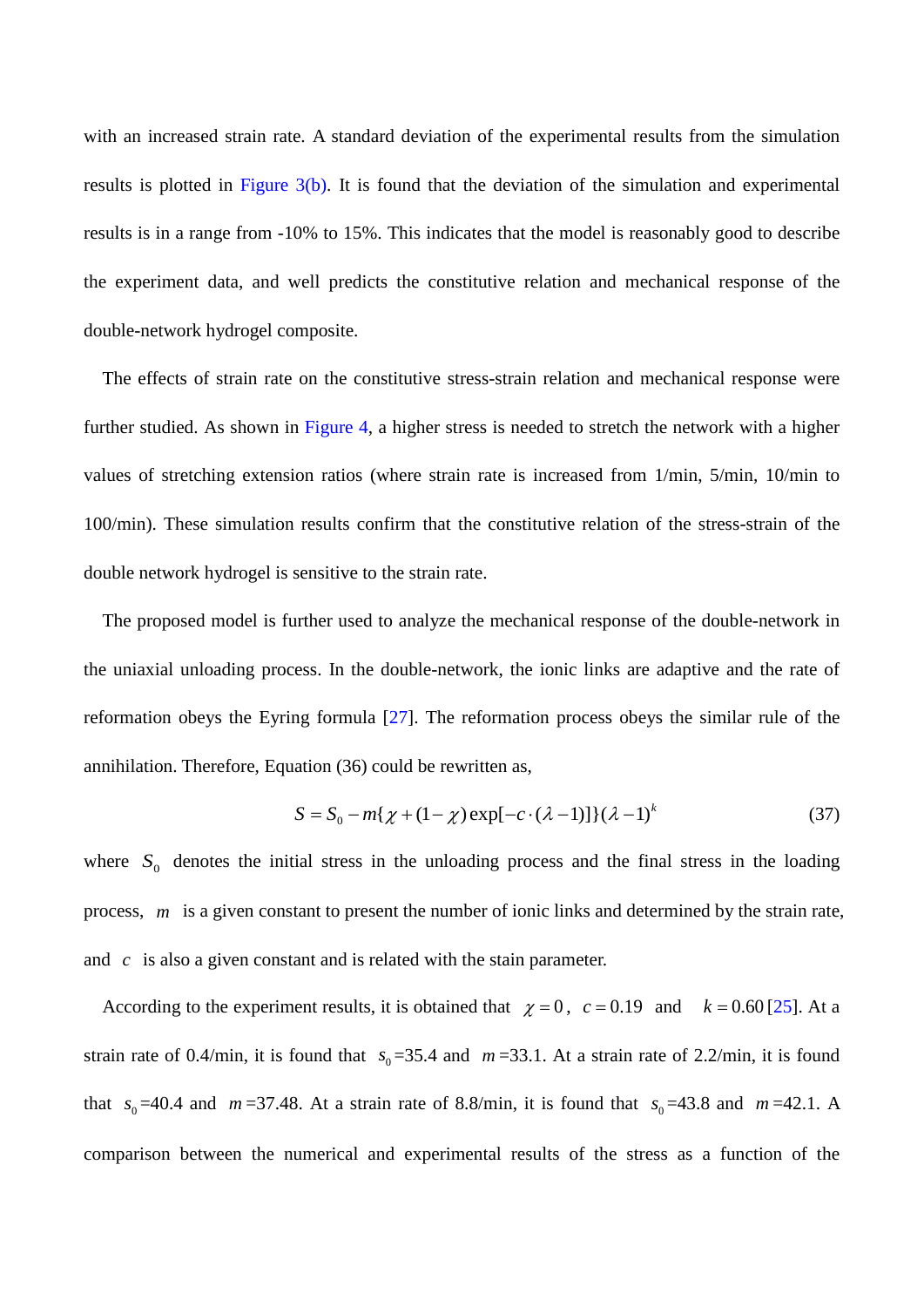stretching ratio for the double-network hydrogel composite is plotted in Figure  $5(a)$ , in which the data were obtained using the equation (37), with given strain rates of 0.4/min, 2.2/min and 8.8/min, respectively. It is found that the stress gradually decreases with an increase in the strain, mainly due to the annihilation of the ionic network. The working mechanism behind is that the annihilation reduces the contribution of the ionic network to resist the external stress. The simulation results are well agreement with the experimental ones [25]. A deviation of simulation and experimental results is presented in Figure 5(b), which reveals that the stress deviation is limited to 0.15 kPa with a strain increased from 1 to 4.25, and the strain rate is increased from 0.4/min to 8.8/min.

Effect of number of ionic links  $(m)$  on the constitutive stress-strain relation is presented in Figure 6, with given numbers of ionic links of  $m = 10, 20, 30, 37.48, 40, 50$  and 60, respectively. The initial stress is given as  $s_0 = 40.4$ . Simulation results reveal that a larger stress is needed to achieve a constant value of strain with an increase in the number of ionic links. It is implied that the contribution of the ionic network to resist to the external stress becomes more significant with a larger number of the ionic links. The simulation results are in agreement with the experimental ones.

Annihilation and reformation of the short chains (or ionic links) have been discussed above. However it is still necessary to characterize and predict the overall response of the double-network hydrogel composite under a cycle of mechanical loading. At a given strain rates of 0.4/min and 35.3/min, annihilation and reformation models are combined to characterize the constitutive stress-strain relation, and the results are shown in Figure 7. Clearly the simulation results are in a well agreement with the experimental ones, and the models are reasonably good to predict the mechanical response of the double-network hydrogel composite. Furthermore, it is also applicable to combine the two models to simulate and predict the mechanical response at various strain rates.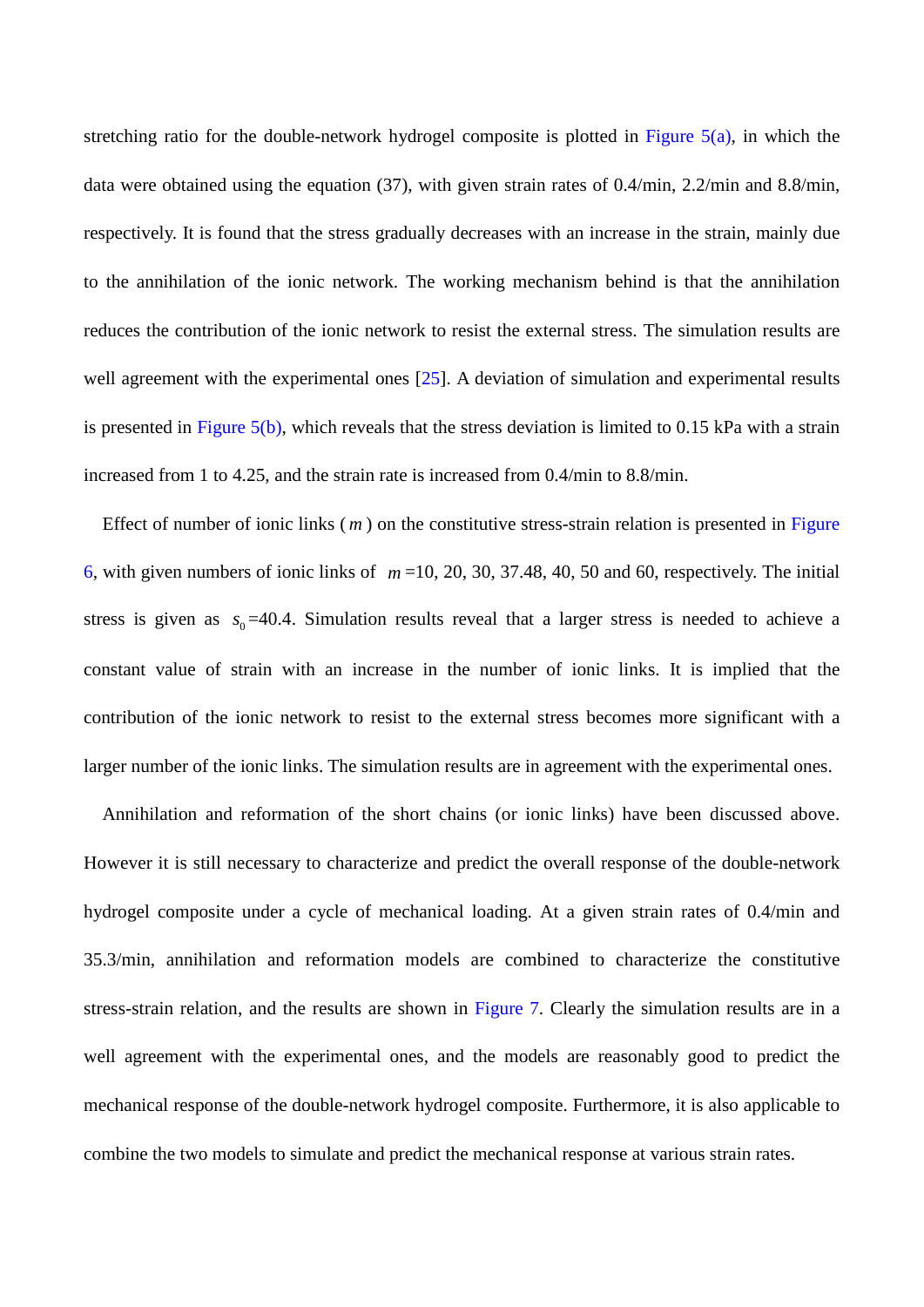#### **5. Conclusions**

We proposed an explicit model to study the mechanics and mechanical response of the double-network hydrogel composites based on the transient theory. Initially, the annihilation and reformation of ionic network were both modelled on the origin of Eyring rule for the hydrogel with reversible large deformation. Two constitutive stress-strain relations were found to be suitable to describe and predict the mechanical responses in double-network hydrogel composite in terms of the mechanical properties of the ionic network (with short chains) and covalent network (with long chains). Furthermore, a combined model was proposed to characterize the overall mechanical response and constitutive stress-strain relation in hydrogels induced by both annihilation and reformation of ionic network. The simulation by the proposed model was compared with the experimental results reported in the literature. The simulation results were well agreement with and close to the experimental results. This study is therefore expected to provide an effective way to estimate and model the mechanical behavior of the hydrogels.

#### **Acknowledgements**

This work was financially supported by the National Natural Science Foundation of China (NSFC) under Grant No. 11672342 and 11725208, Innovative Research Group of NSFC under Grant No.11421091. Funding supports from UK Engineering Physics and Science Research Council (EPSRC EP/P018998/1), Newton Mobility Grant (IE161019) through Royal Society and NFSC, and Royal academy of Engineering UK-Research Exchange with China and India are also acknowledged.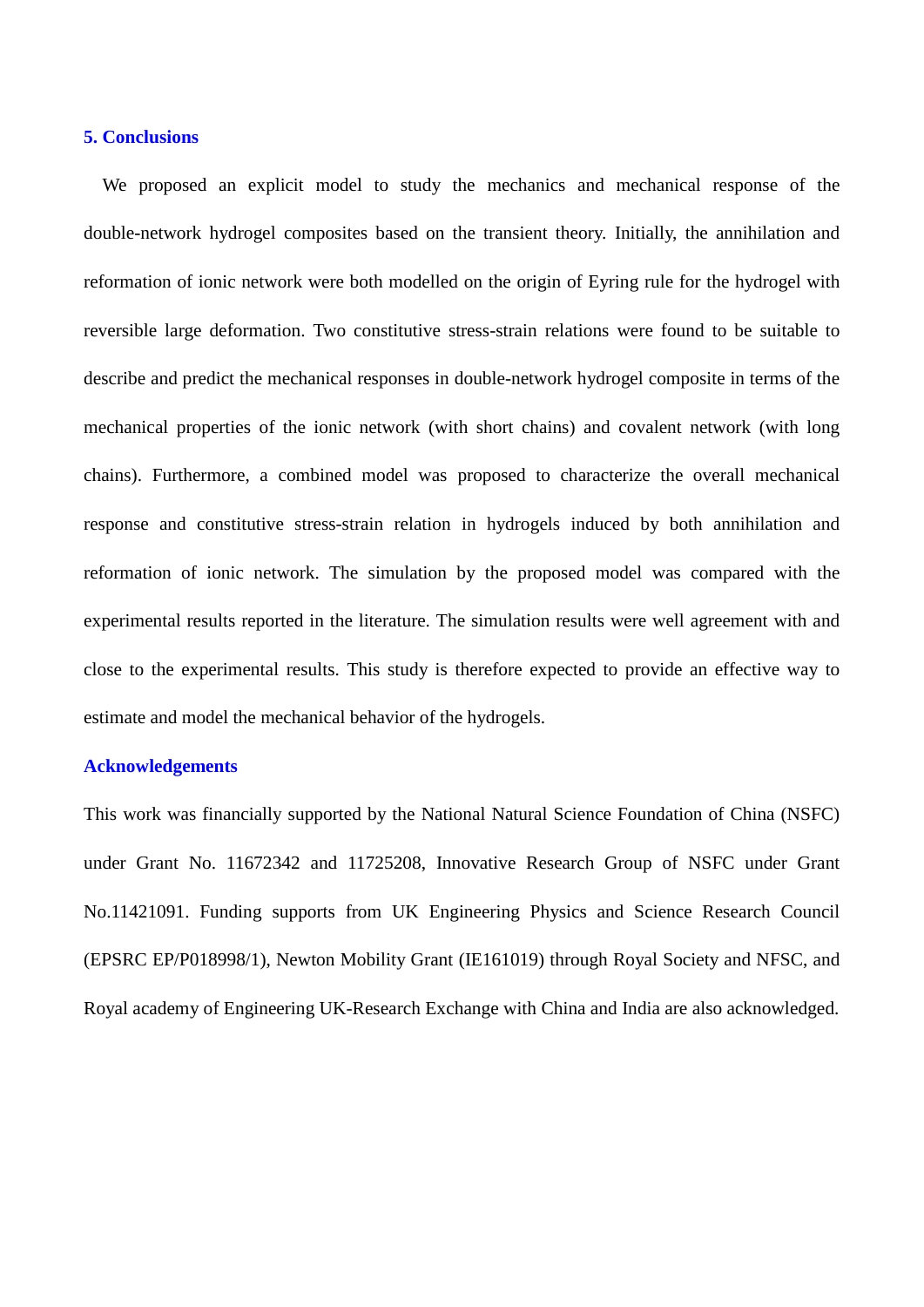#### **References**

- [1] de Gennes PG. Soft matter. Rev Mod Phys 1992;64(3):645-8.
- [2] Cates ME, Manoharan VN. Celebrating Soft Matter's 10th anniversary: Testing the foundations of classical entropy: colloid experiments. Soft Matter 2015;11(33):6538-46.
- [3] Carretti E, Deia L, Weiss RG. Soft matter and art conservation. Rheoreversible gels and beyond. Soft Matter 2005;1(1):17-22.
- [4] Guo R, Sheng L, Gong HY, Liu J. Liquid metal spiral coil enabled soft electromagnetic actuator. Sci China Technol Sc 2018;61(4): 516-21.
- [5] Ying ZG, Ni YQ, Sajjadi M. Nonlinear dynamic characteristics of magneto-rheological visco-elastomers. Sci China Technol Sc 2013;56(4):878-83.
- [6] Mittal G, Rhee KY, Miskovic-Stankovic V, Hui D. Reinforcements in multi-scale polymer composites: Processing, properties, and applications. Compos Part B: Eng 2018;138: 122-39.
- [7] Lu HB, Liu YZ, Xu BB, Hui D, Fu YQ. Spontaneous biaxial pattern generation and autonomous wetting switching on the surface of gold/shape memory polystyrene bilayer. Compos Part B: Eng 2017;122:9-15.
- [8] Bee SL, Abdullah MAA, Mamat M, Bee ST, Sin LT, Hui D, Rahmat AR. Characterization of silylated modified clay nanoparticles and its functionality in PMMA. Compos Part B: Eng 2017;110:83-95.
- [9] Tran P, Ngo TD, Ghazlan A, Hui D. Bimaterial 3D printing and numerical analysis of bio-inspired composite structures under in-plane and transverse loadings. Compos Part B: Eng 2017;108:210-23.
- [10] Wang X, Jiang M, Zhou ZW, Gou JH, Hui D. 3D printing of polymer matrix composites: A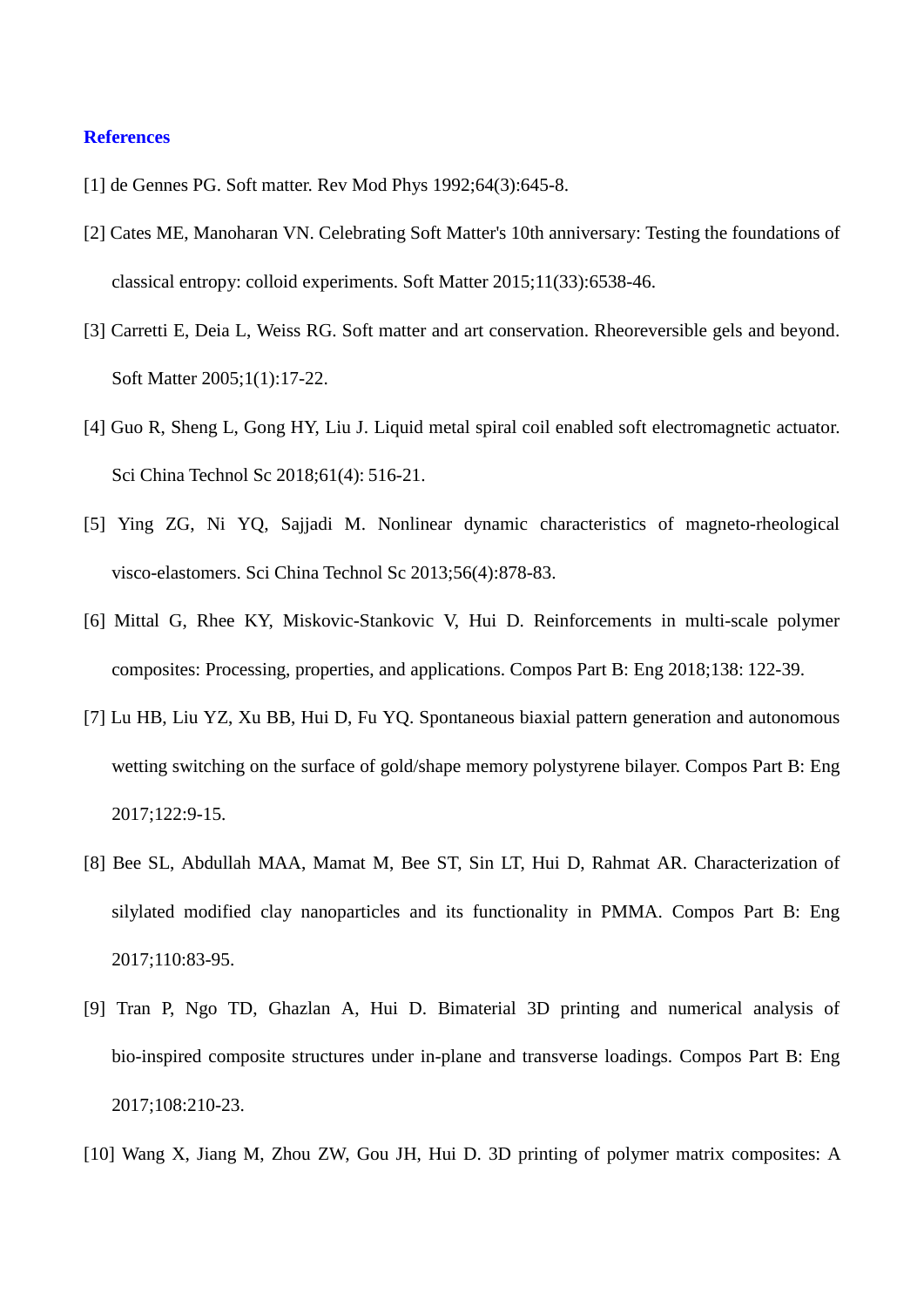review and prospective. Compos Part B: Eng. 2017;110:442-58.

- [11] Lu HB, Wang XD, Yu K, Huang WM, Yao YT, Leng JS. A phenomenological formulation for shape/temperature memory effect in amorphous polymers with multi stress components. Smart Mater Struct 2017; 26(9):095011.
- [12] Kang HL, Tang YY, Yao L, Yang F, Fang QH, Hui D. Fabrication of graphene/natural rubber nanocomposites with high dynamic properties through convenient mechanical mixing. Compos Part B: Eng. 2017;112:1-7.
- [13] Azuma C, Yasuda K, Tanabe Y, Taniguro H, Kanaya F, Nakayama A, Chen YM, Gong JP, Osada Y. Biodegradation of high-toughness double network hydrogels as potential materials for artificial cartilage. J Biomed Mater Res Part A 2007;81(2):373-80.
- [14] Peak CW, Wilker JJ, Schmidt G. A review on tough and sticky hydrogels. Colloid Polym Sci 2013;291(9):2031-47.
- [15] Gong JP. Why are double network hydrogels so tough? Soft Matter 2010;6:2583-90.
- [16] Gong JP. Materials both tough and soft. Science 2014;344(6):161-2.
- [17] Ahmed S, Nakajima T, Kurokawa T, Haque MA, Gong JP. Brittle-ductile transition of double network hydrogels: mechanical balance of two networks as the key factor. Polymer 2014;55(3):914-23.
- [18] Tanaka Y, Gong JP, Osada Y. Novel hydrogels with excellent mechanical performance. Prog Polym Sci 2005;30(1):1-9.
- [19] Lu HB, Liu YZ, Huang WM, Wang CC, Hui D, Fu YQ, Controlled evolution of surface patterns for ZnO coated on stretched PMMA upon thermal and solvent treatments. Compos Part B: Eng. 2018;132:1-9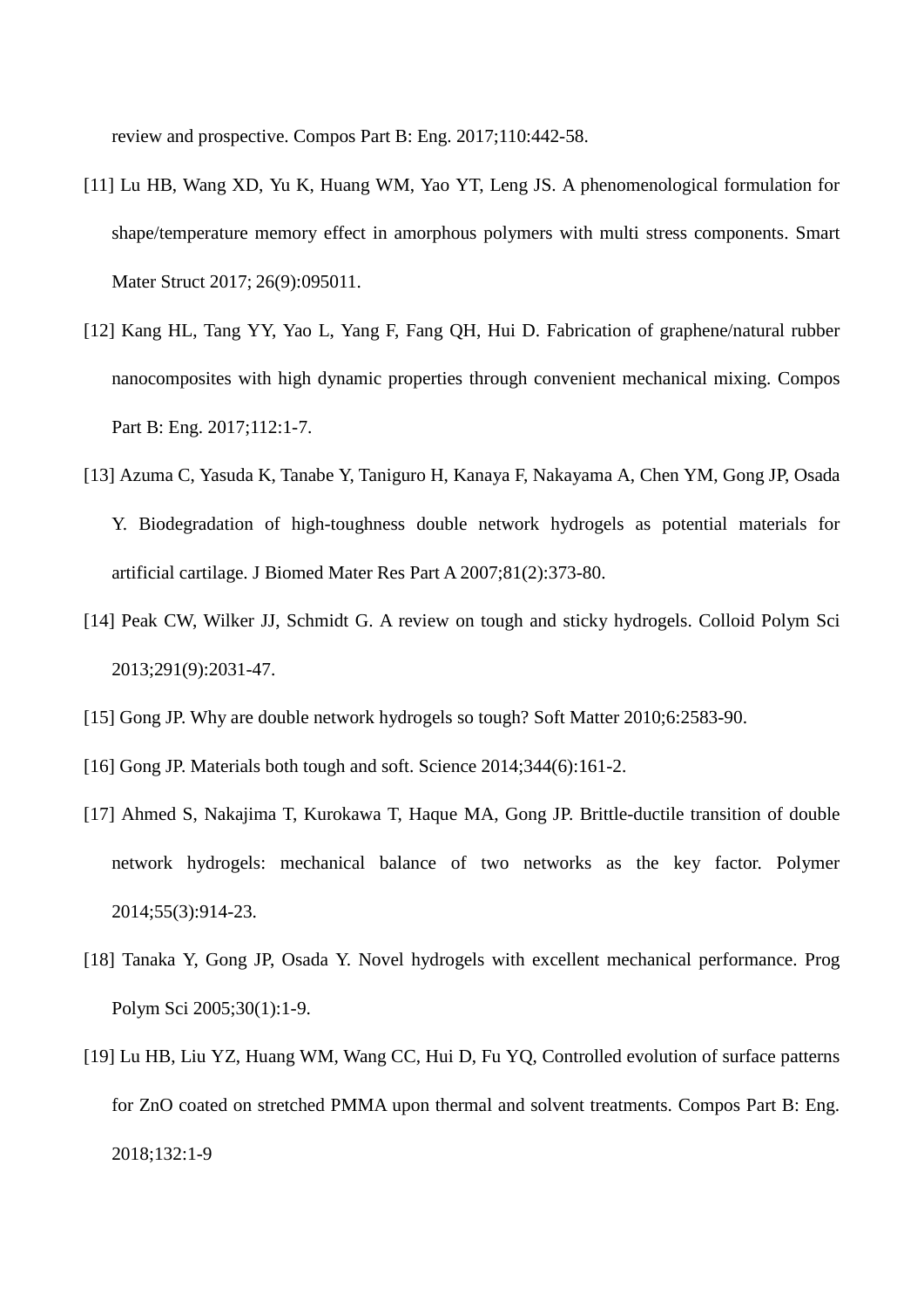- [20] Matsuda T, Nakajima T, Fukuda Y, Hong W, Sakai T, Kurokawa T, Chung U, Gong JP. Yielding criteria of double network hydrogels. Macromolecules 2016;49(5):1865-72.
- [21] Gong JP, Katsuyama Y, Kurokawa T, Osada Y. Double-network hydrogels with extremely high mechanical strength. Adv Mater 2003;15(14):1155-8.
- [22]Green AV, Tobolsky AV. A new approach to the theory of relaxing polymeric media. J Chem Phys 1946;14(2):80-92.
- [23]Yamamoto M. The visco-elastic properties of network structure. General formalism. J Phys Soc Japan 1956;11:413-21.
- [24]Lodge AS. Constitutive equations from molecular network theories for polymer solutions. Rheol Acta 1968;7(4):379-92.
- [25]Mao YW, Lin ST, Zhao XH, Anand L. A large deformation viscoelastic model for double-network hydrogels. J Mech Phys Solids 2017;100:103-30.
- [26]Drozdov AD. A model of temporal polymeric networks in nonlinear viscoelasticity. Mech Res Commun 1998;25(1):83-90.
- [27]Drozdov AD. Modelling an anomalous stress relaxation in glassy polymers(the kitagawa effect). Math Comput Model 1998;27(12):45-67.
- [28]Drozdov AD. A model of adaptive links in nonlinear viscoelasticity. J Rheol 1997;41:12223-1245
- [29]Tanaka F, Edwards SF. Viscoelastic properties of physically crosslinked networks. 1. Transient network theory. Macromolecules 1992;25:1516-23.
- [30]Volokh KY. Hyperelasticity with softening for modeling materials failure. J Mech Phys Solids 2007;55(10):2237-64.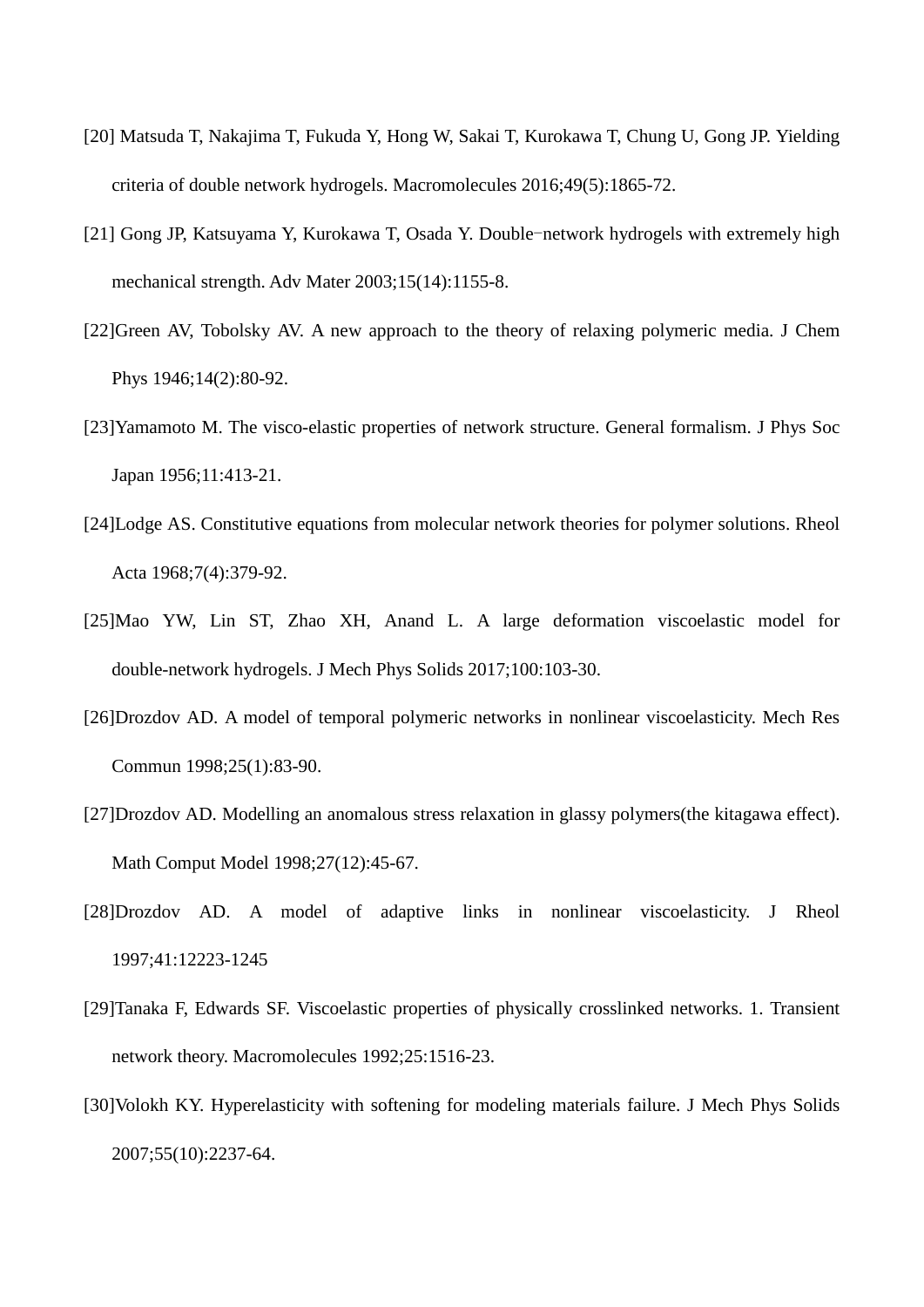- [31]Volokh KY. Multiscale modeling of material failure: from atomic bonds to elasticity with energy limiters. J Multiscale Comp Eng 2008;6(5):393-410.
- [32]Volokh KY, Vorp DA. A model of growth and rupture of abdominal aortic aneurysm. J Biomech 2008;41:1015-21.
- [33]Rivlin RS, Thomas AG. Rupture of rubber. I. Characteristic energy for tearing. J Pol Sci Part A 1953;10(3):291-318.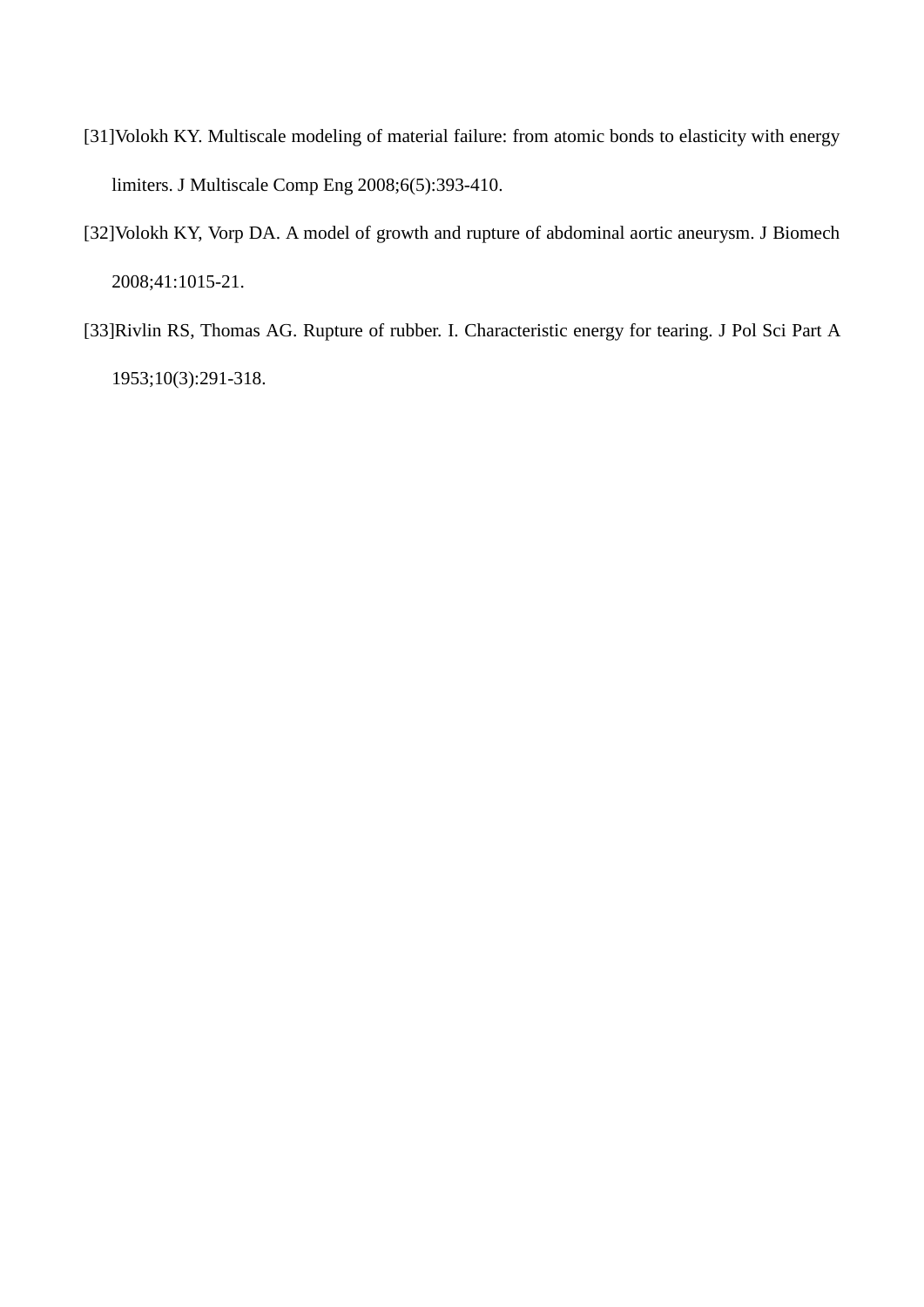## **Table caption**

**Table 1**. The breakage rate at a variety of tensile strain rate (1/min)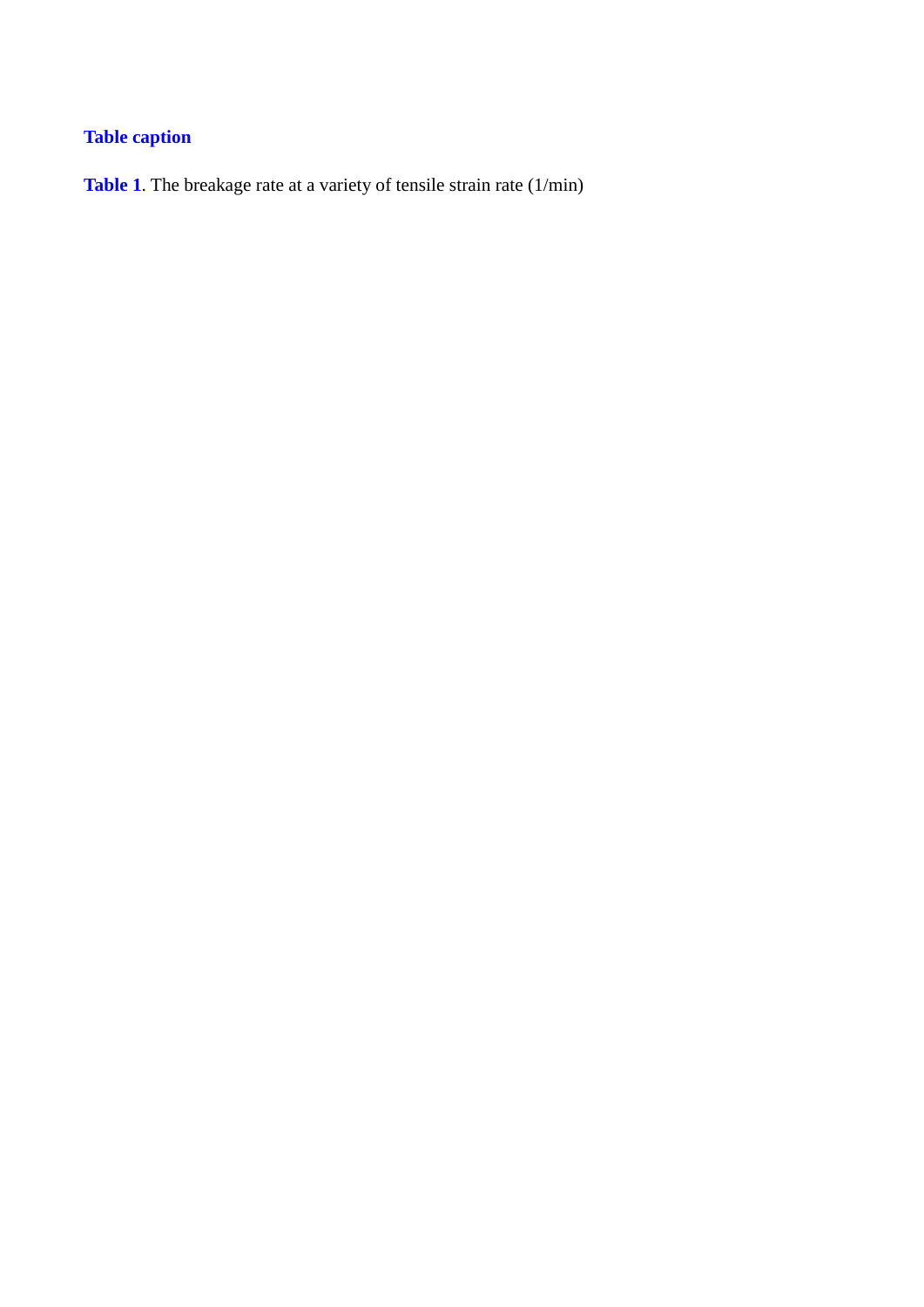#### **Figure caption**

**Figure 1.** (a) Dissipation much energy by the breakage of the ionic crosslinks and the configurational entropy of the covalent network makes the hydrogel return to the initial state. (b) The change of the ionic network during the loading and unloading process: some of the ionic crosslinks break, the other is in elastic process. Meanwhile, the elastic long chains have a big deformation during the loading process and return to its initial state during the unloading process.

**Figure 2.** Numerical simulation for the stress as a function of strain under a uniaxial loading and at the stretch rate of 8.8/min in the single-network hydrogel.

**Figure 3.** (a) A comparison between the simulation and experimental results of the stress-strain of the double-network as a function of extension ratio under a constant strain rate of 0.4/min, 2.2/min, 8.8/min and 35.3/min, respectively. (b) The deviation of simulation and experimental results at a variety of strain rate.

**Figure 4.** Numerical simulation for the relation between the stress of the double-network as a function of extension ratio under a constant strain rate of  $1/\text{min}$  (where b=0.41),  $5/\text{min}$  (where b=1.85), 10/min (where b=3.4) and 100/min (where b=28), respectively.

**Figure 5.** (a) Comparison of the experiment data with the model curve at different rates. The triangle points are the experiment data and the three lines are the model curves. This figure also shows little sensitive to the rate and a large hysteresis during the unloading process. (b) The deviation degree of every data at different tensile rate is shown in this figure. We can see the deviation degree of the data is in the range from -0.15 to 0.15 kPa. This model commendably accord with the experiment data.

**Figure 6.** The influence of the parameters m: (a) when the value of the parameter m is less than the true value, the stress changes less value with the strain. (b) when the value of the parameter m is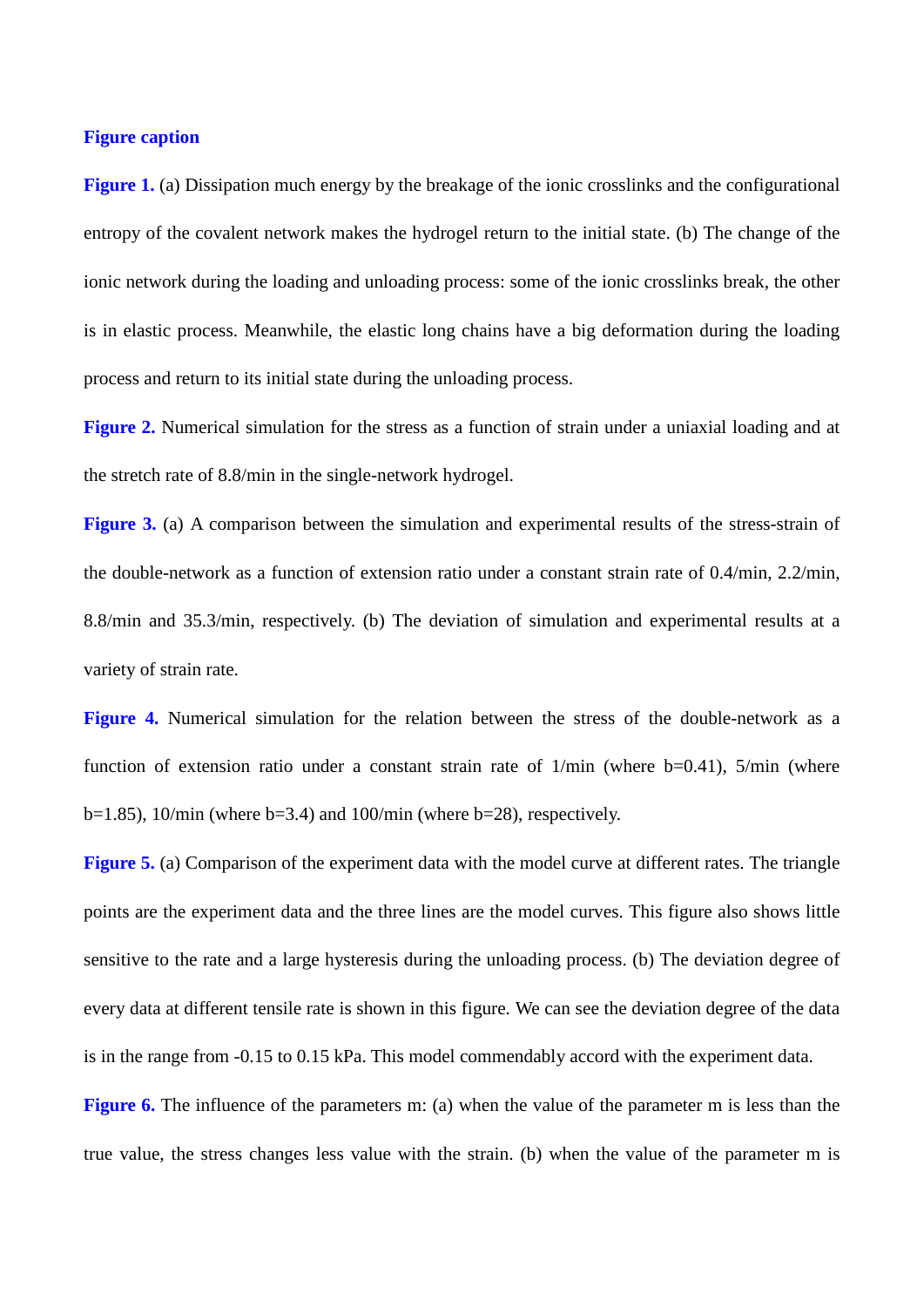more larger than the true value, the stress changes more value with the strain.

Figure 7. A comparison between the simulation and experiment results [12] of the stress-strain relation for the double network hydrogel at the strain rate of 0.4/min and 35.3/min.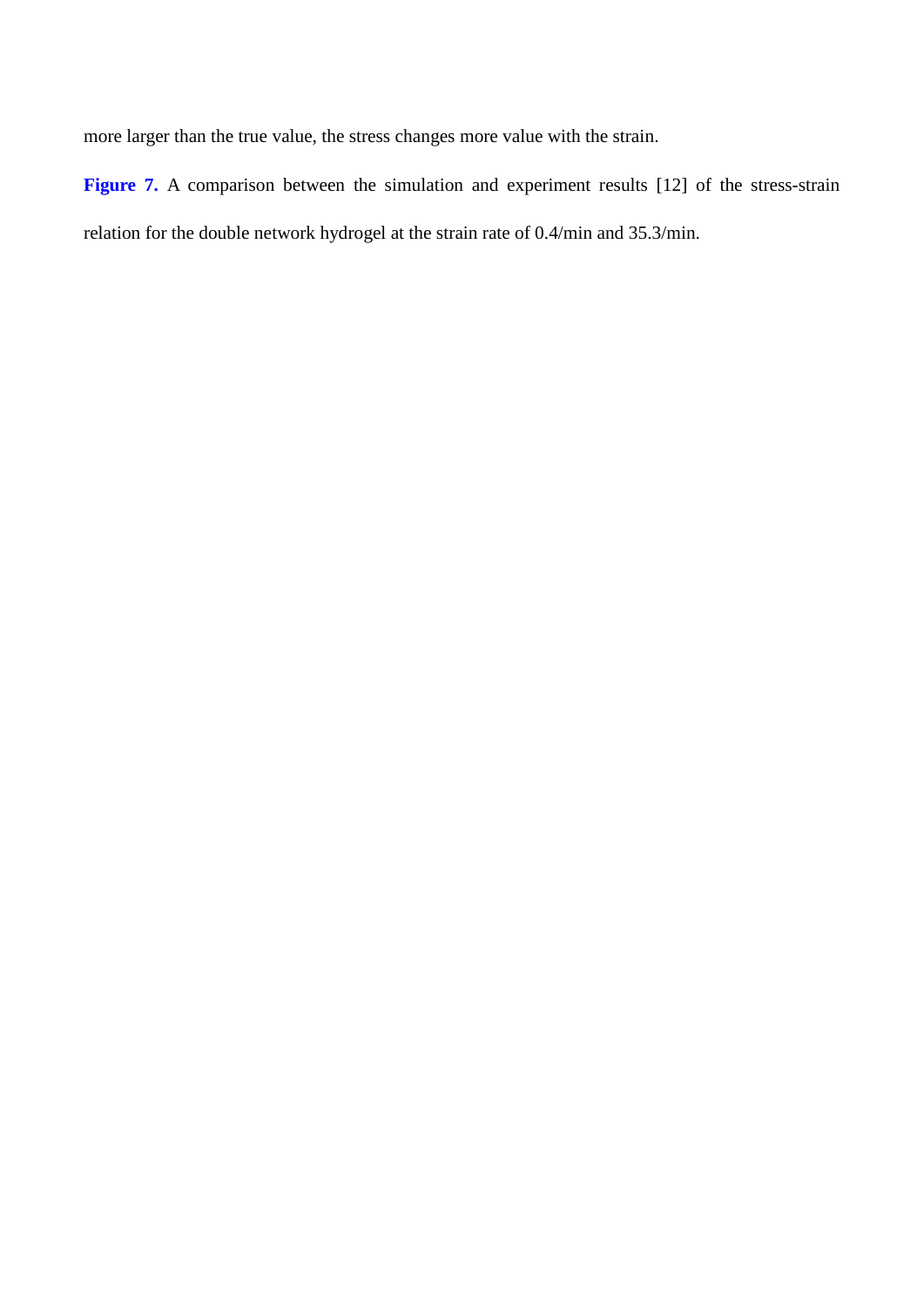| $\lambda$ /min | 35.3   | 8.8   | 2.2   | 0.4   |
|----------------|--------|-------|-------|-------|
|                | 11.299 | 3.140 | 0.871 | 0.177 |

**Table 1**. The breakage rate at a variety of tensile strain rate (1/min)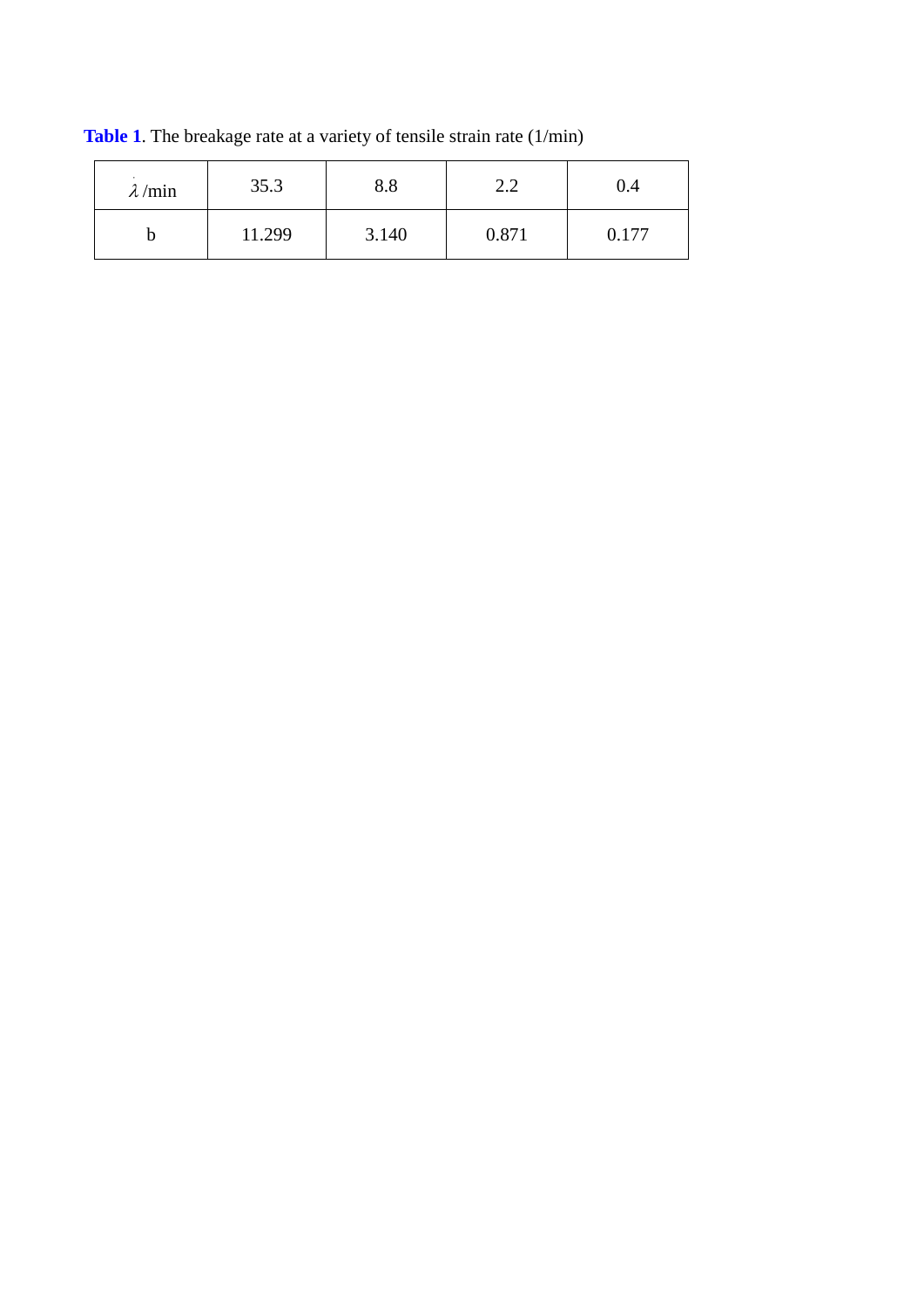

**Figure 1.** (a) Dissipation much energy by the breakage of the ionic crosslinks and the configurational entropy of the covalent network makes the hydrogel return to the initial state. (b) The change of the ionic network during the loading and unloading process: some of the ionic crosslinks break, the other is in elastic process. Meanwhile, the elastic long chains have a big deformation during the loading process and return to its initial state during the unloading process.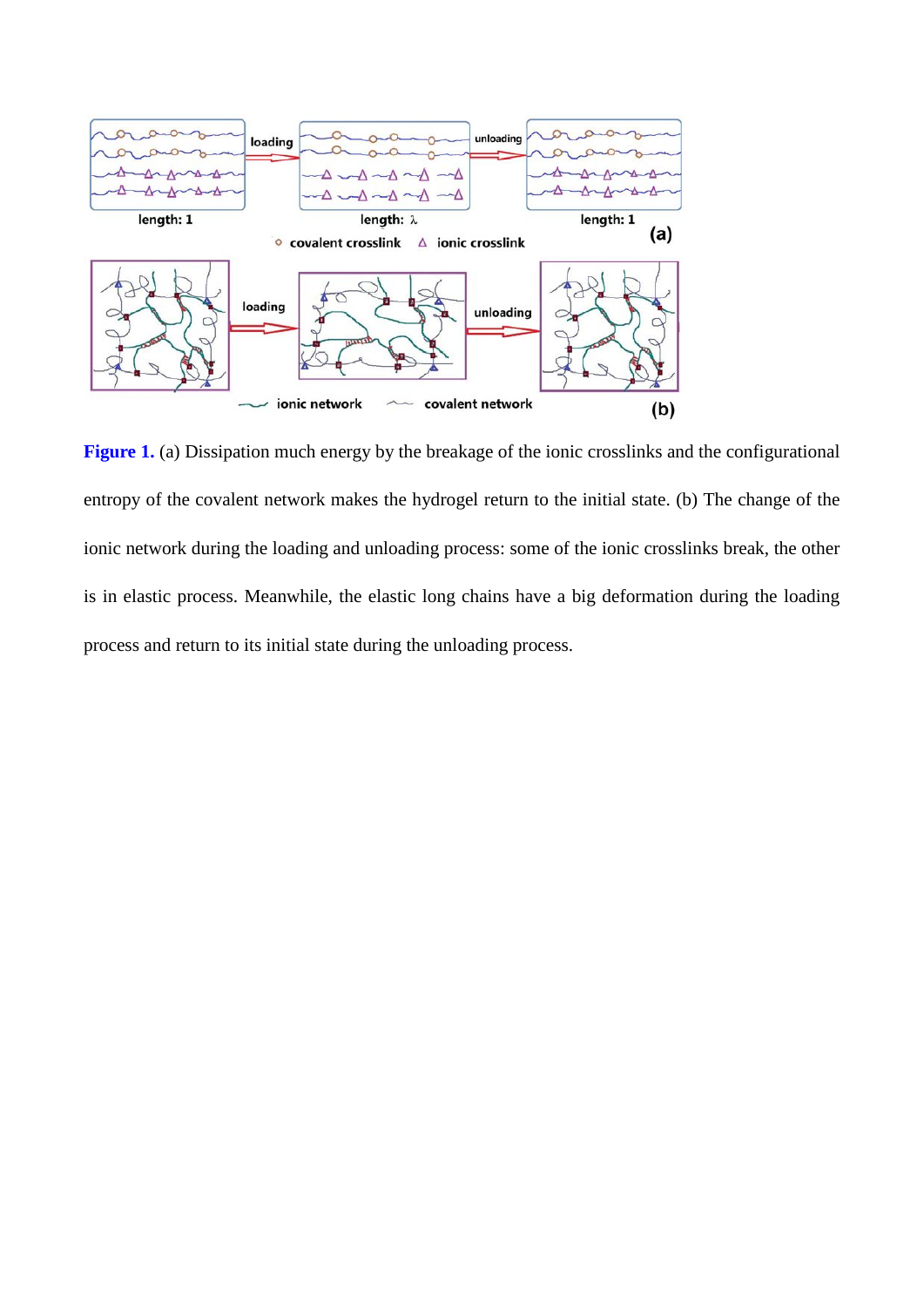

**Figure 2.** Numerical simulation for the stress as a function of strain under a uniaxial loading and at the stretch rate of 8.8/min in the single-network hydrogel.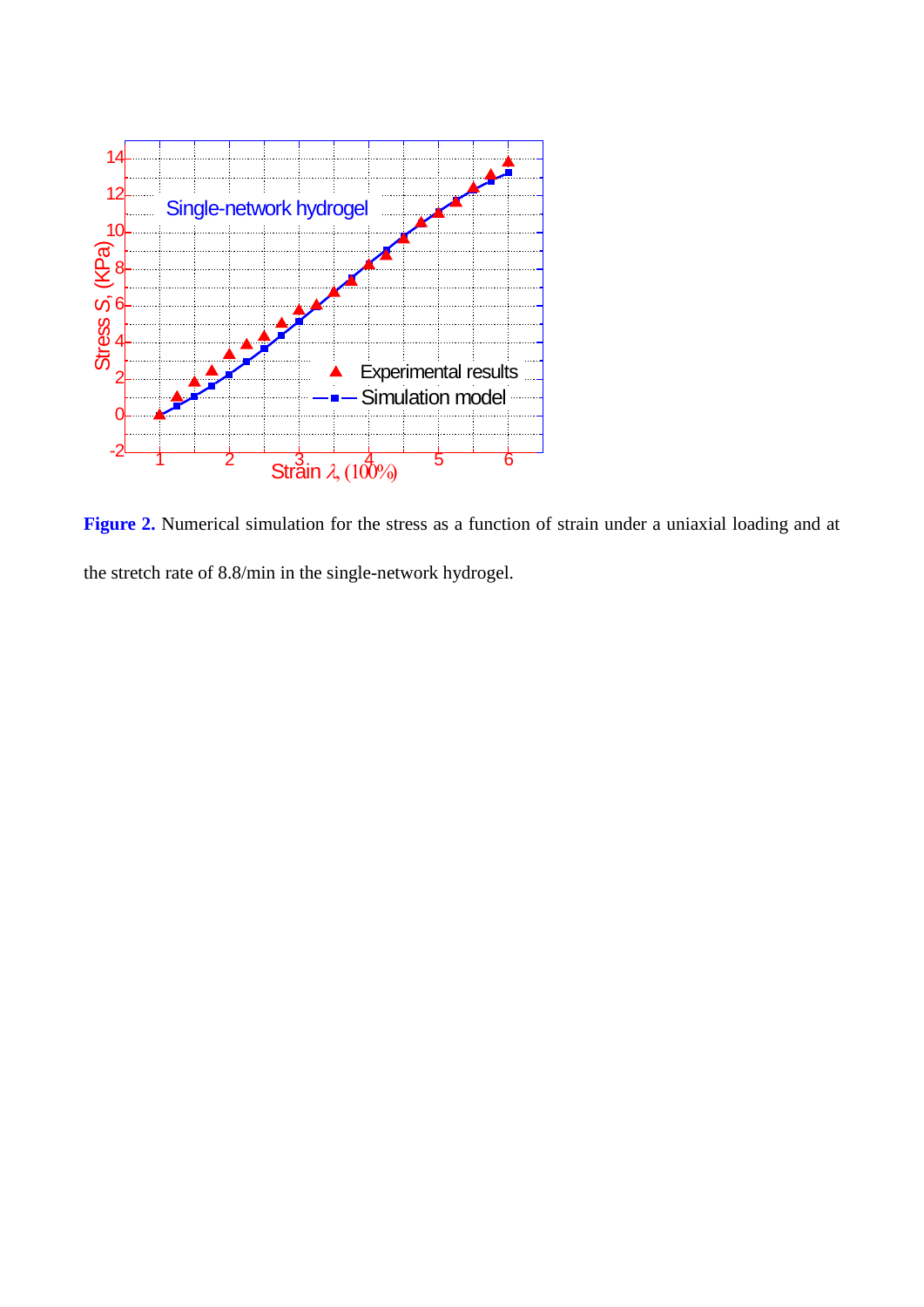

**Figure 3.** (a) A comparison between the simulation and experimental results of the stress-strain of the double-network as a function of extension ratio under a constant strain rate of 0.4/min, 2.2/min, 8.8/min and 35.3/min, respectively. (b) The deviation of simulation and experimental results at a variety of strain rate.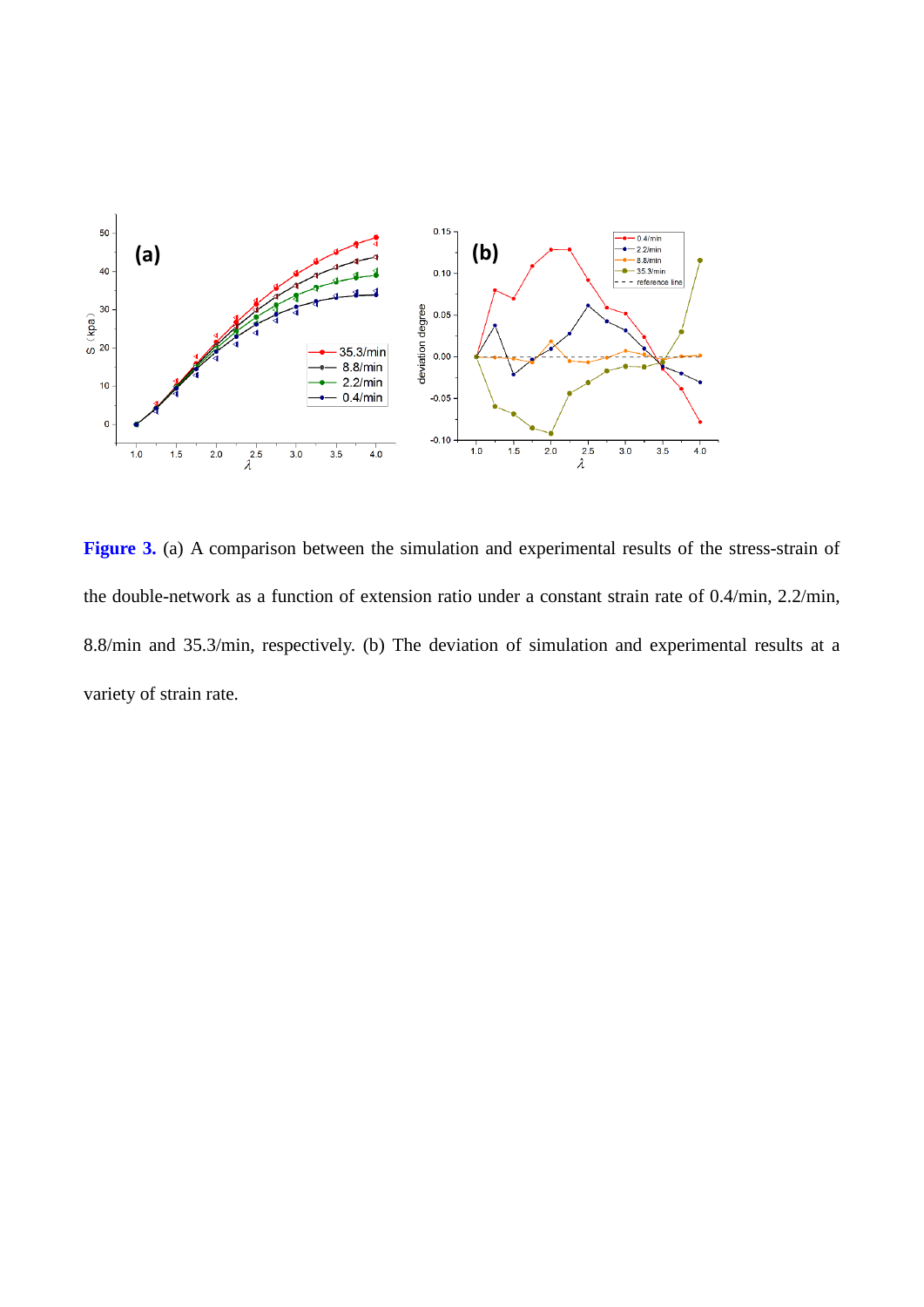

**Figure 4.** Numerical simulation for the relation between the stress of the double-network as a function of extension ratio under a constant strain rate of  $1/\text{min}$  (where b=0.41),  $5/\text{min}$  (where b=1.85), 10/min (where b=3.4) and 100/min (where b=28), respectively.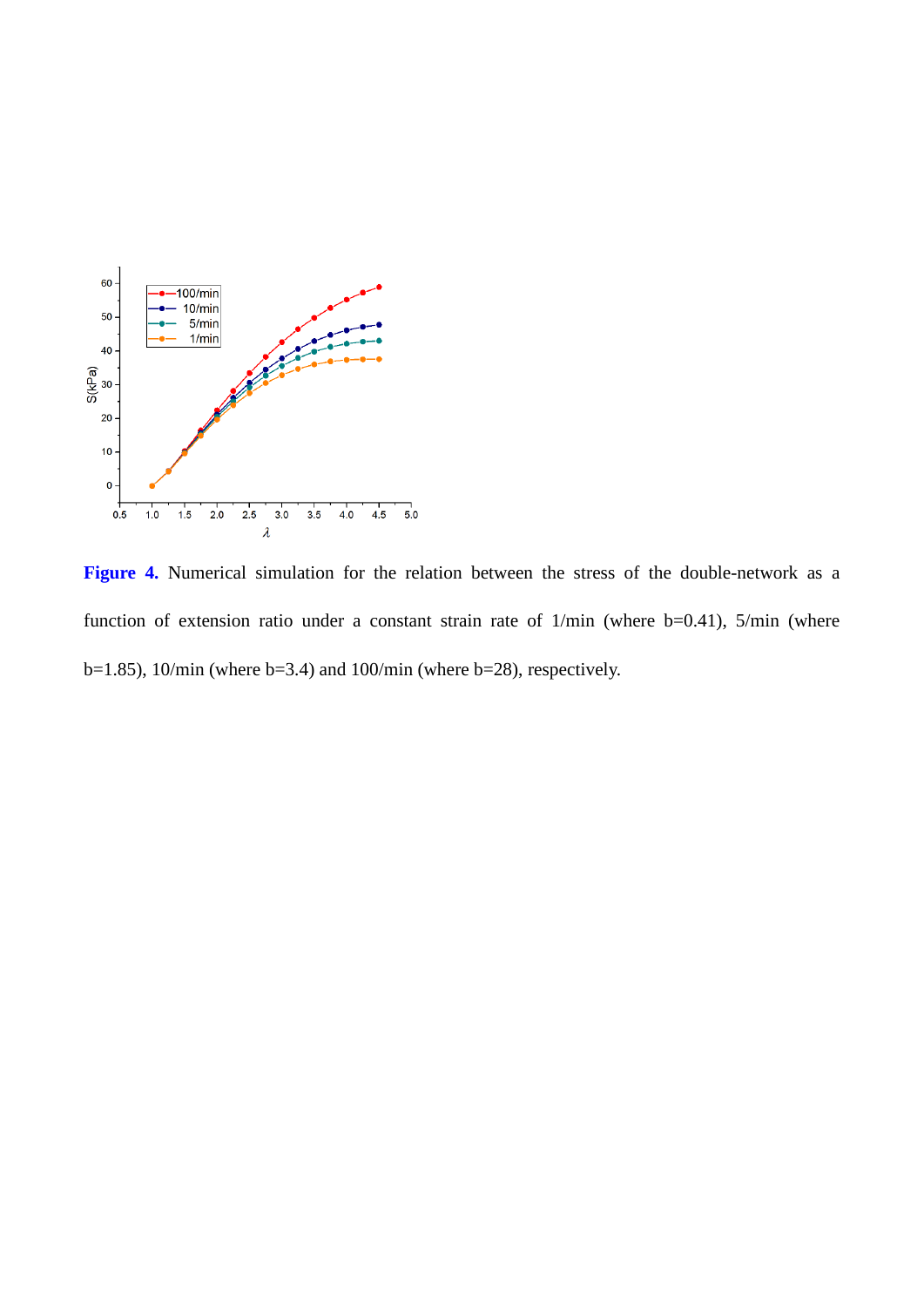

Figure 5. (a) Comparison of the experiment data with the model curve at different rates. The triangle points are the experiment data and the three lines are the model curves. This figure also shows little sensitive to the rate and a large hysteresis during the unloading process. (b) The deviation degree of every data at different tensile rate is shown in this figure. We can see the deviation degree of the data is in the range from -0.15 to 0.15 kPa. This model commendably accord with the experiment data.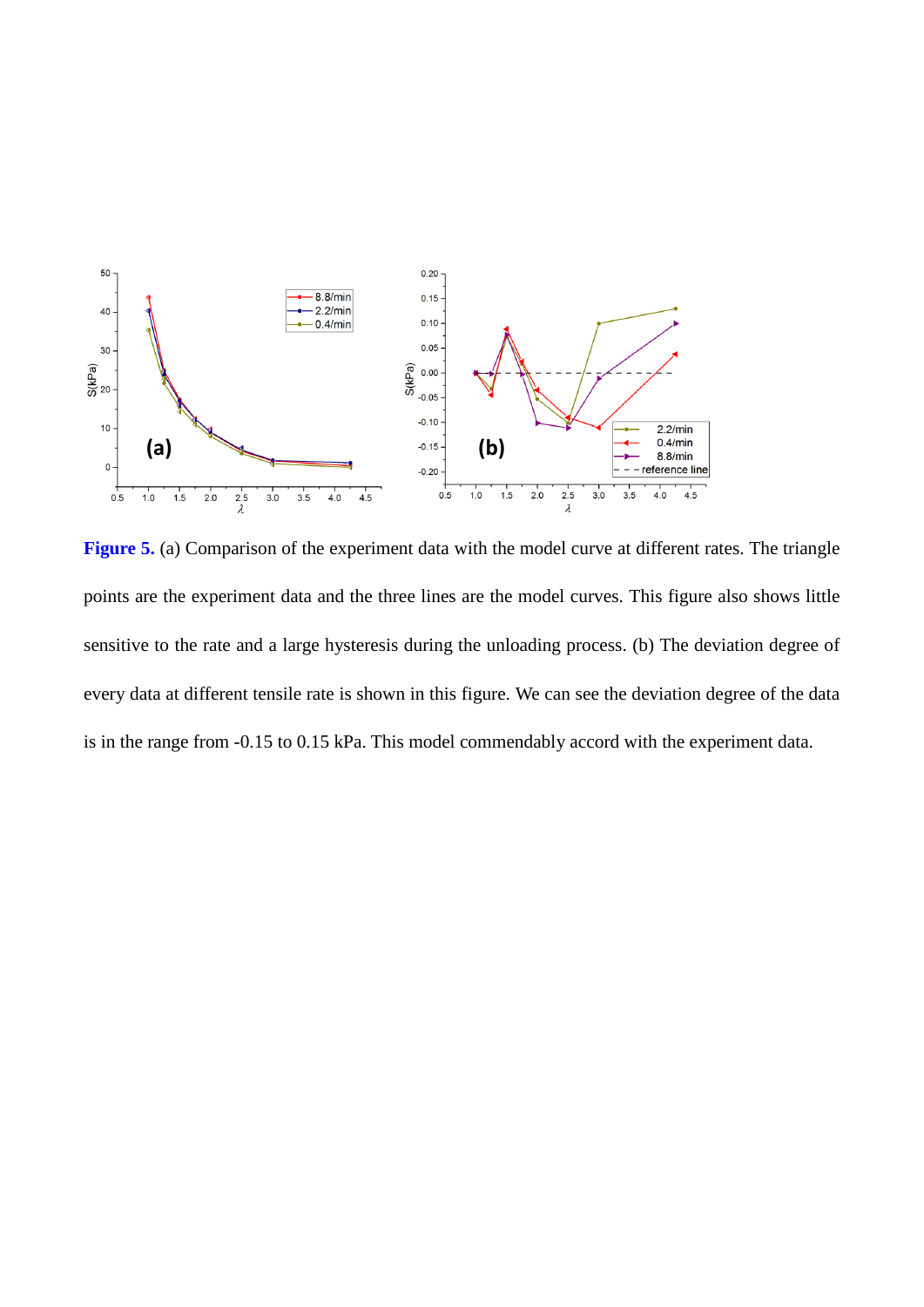

Figure 6. The influence of the parameters m: (a) when the value of the parameter m is less than the true value, the stress changes less value with the strain. (b) when the value of the parameter m is more larger than the true value, the stress changes more value with the strain.